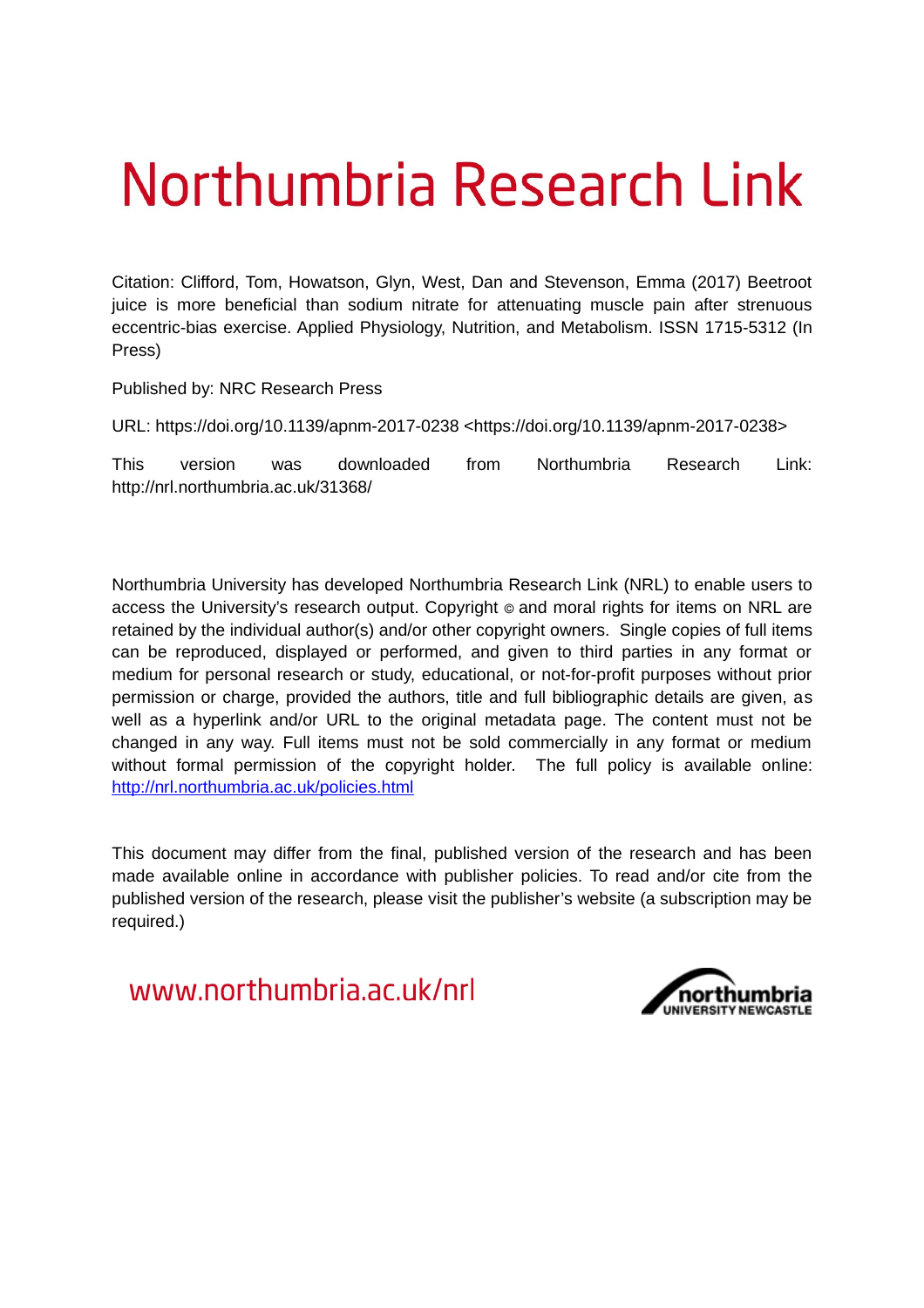## **Beetroot juice is more beneficial than sodium nitrate for attenuating muscle pain after strenuous eccentric-bias exercise**

Tom Clifford<sup>1</sup>, Glyn Howatson<sup>2, 3</sup>, Daniel J. West<sup>4</sup>, Emma J. Stevenson<sup>4</sup>

<sup>1</sup> School of Biomedical Sciences, Newcastle University, United Kingdom<sup>; 2</sup>Faculty of Health and Life Sciences, Department of Sport, Exercise & Rehabilitation, Northumbria University, Newcastle, United Kingdom; <sup>3</sup>Water Research Group, School of Environmental Sciences and Development, Northwest University, Potchefstroom, South Africa;<sup>4</sup>Human Nutrition Research Centre, Institute of Cellular Medicine, Newcastle University, Newcastle, United Kingdom. Emails: tom.clifford@newcastle.ac.uk; glyn.howatson@northumbria.ac.uk ; [daniel.west@newcastle.ac.uk;](mailto:daniel.west@newcastle.ac.uk) [emma.stevenson@newcastle.ac.uk.](mailto:emma.stevenson@newcastle.ac.uk)

### **Corresponding author:**

Tom Clifford School of Biomedical Sciences Newcastle University Newcastle-upon-Tyne NE1 7RU UK

Tel: +44 0192 088 311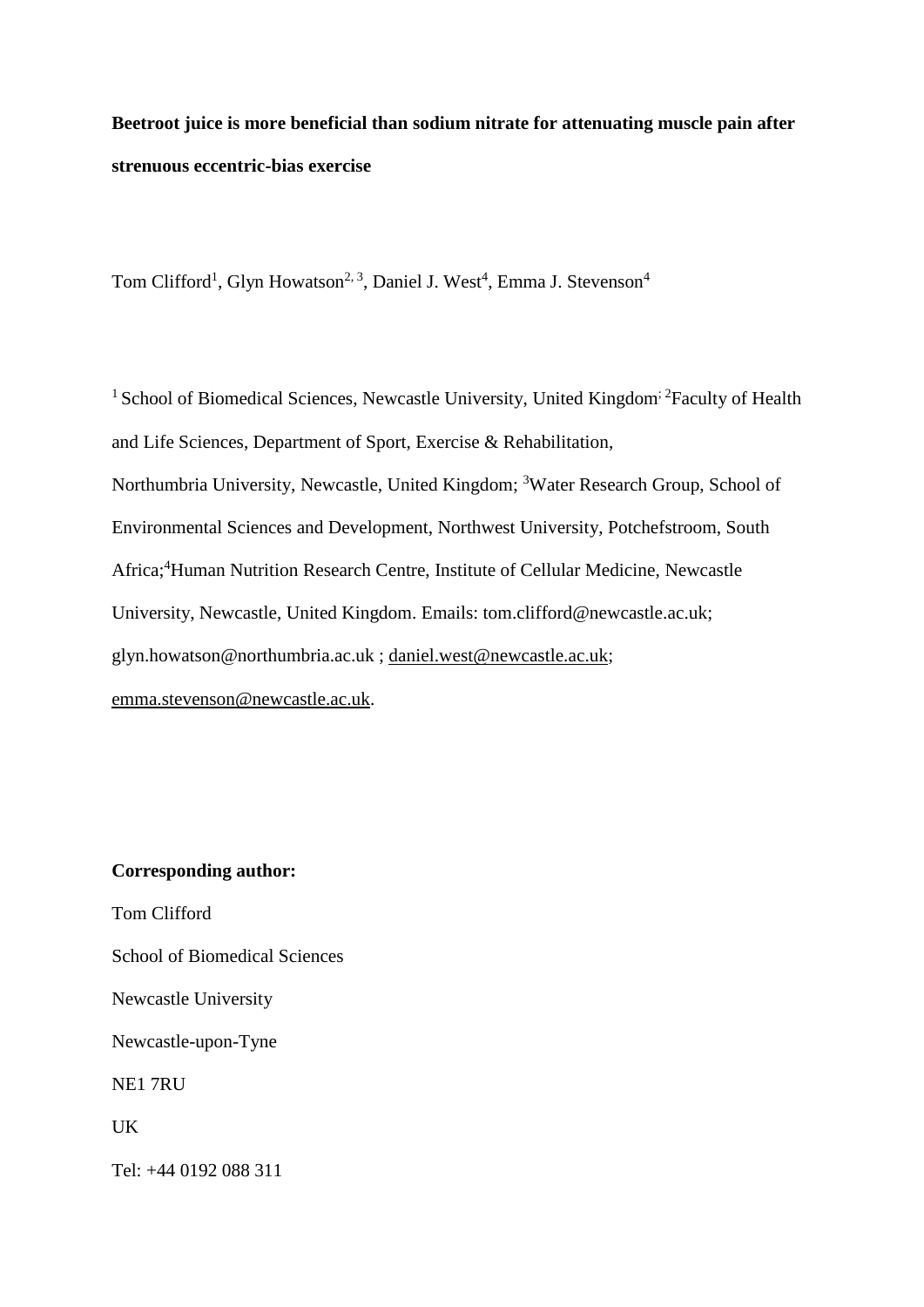#### **Abstract**

The aim of this study was to compare the effects of beetroot juice (BTJ) and a nitrate only drink (sodium nitrate; SN) on indices of exercise-induced muscle damage (EIMD). Thirty recreationally active males consumed either BTJ (*n*=10), a nitrate matched SN drink (*n*=10) or an isocaloric placebo (PLA; *n*=10) immediately, 24 and 48 h after performing 100 drop jumps. To assess muscle damage, maximal isometric voluntary contractions (MIVC), countermovement jumps (CMJ), pressure-pain threshold (PPT), creatine kinase (CK) and high sensitivity C-reactive protein (hs-CRP) were measured pre, immediately post, 24, 48 and 72 h following the drop jumps. BTJ and SN increased serum nitric oxide, which peaked at 2 h postingestion (136 $\pm$ 78 and 189  $\pm$  79 µmol/L, respectively). PPT decreased in all groups postexercise ( $P = 0.001$ ), but was attenuated with BTJ compared to SN and PLA ( $P = 0.043$ ). PPT was 104±26% of baseline values 72 h post after BTJ; 94±16% after SN, and; 91±19% after PLA. MIVC and CMJ were reduced following exercise (−15-25%) and did not recover to baseline by 72 h in all groups; however, no group differences were observed  $(P > 0.05)$ . Serum CK increased after exercise but no group differences were present  $(P > 0.05)$ . hsCRP levels were unaltered by the exercise protocol  $(P > 0.05)$ . These data suggest that BTJ supplementation is more effective than SN for attenuating muscle pain associated with EIMD, and that any analgesic effects are likely due to phytonutrients in BTJ other than nitrate, or interactions between them.

**Key words:** MUSCLE PAIN; MUSCLE DAMAGE; RECOVERY; BETALAINS; RECOVERY; NITRATE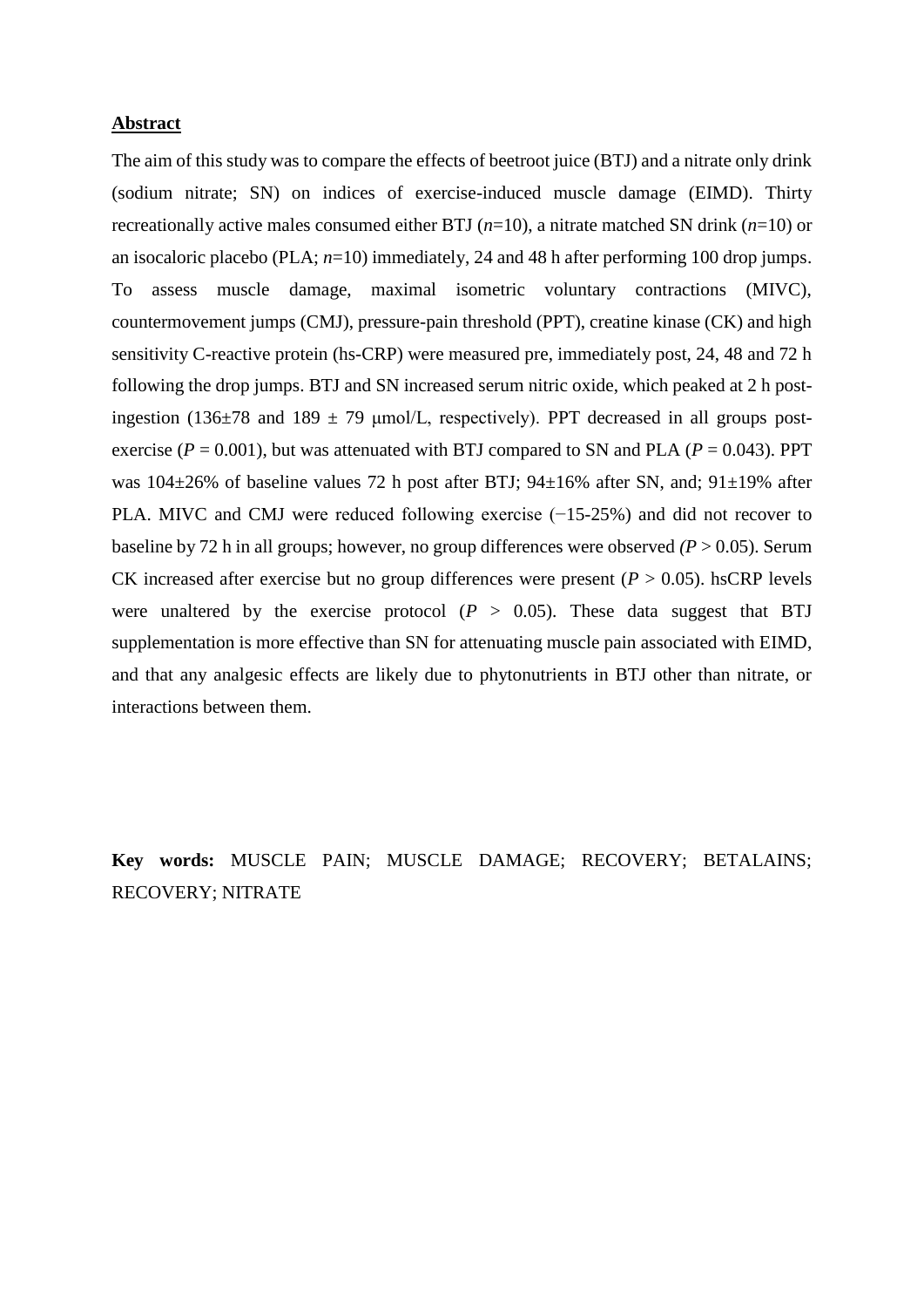#### **Introduction**

We have recently shown that beetroot juice (BTJ), which has mostly been studied for its potential as a pre-exercise ergogenic aid, might also hold some promise as a recovery aid following muscle-damaging exercise (Clifford et al. 2016a,c). More specifically, we found that consuming BTJ for 3 days after either a bout of drop jumps (Clifford et al., 2016a) or a bout of repeated sprints (Clifford et al., 2016c), accelerated the recovery of counter movement jump (CMJ) performance and attenuated muscle pain. These findings do not appear to be consistent across all types of exercise, however, as BTJ did not benefit recovery after a marathon (Clifford et al., 2016d), which was likely related to the significantly smaller magnitude of muscle damage in this study.

The mechanisms by which BTJ improved exercise recovery in the aforementioned studies is unclear. Our initial hypothesis was that, akin to other functional foods shown to attenuate exercise-induced muscle damage (EIMD), such as cherry juice (Bell et al. 2014; Bell et al. 2015; Bowtell et al. 2011; Connolly et al. 2006; Howatson et al. 2010) and pomegranate juice (Trombold et al. 2010; Trombold et al. 2011), it could be through an anti-inflammatory or antioxidant (AOX) related mechanism. Nonetheless, it is equivocal as to whether beetroot juice and/or its constituents are effective AOXs, with some studies suggesting not (Whitfield et al., 2016; Larsen et al., 2014) and others showing reductions in oxidative stress and inflammatory markers (Clifford et al. 2015; El Gamal et al. 2014; Jadert et al. 2012; Justice et al. 2015; Pietrzkowski et al. 2010; Ashor et al., 2016). Notwithstanding the disparate findings to date, it is conceivable that AOX or anti-inflammatory effects could help to dampen the acute secondary muscle damage response after an exercise bout—the hallmarks of which are proposed to be oxidative stress, inflammation and muscle proteolysis—and this could facilitate a faster recovery of muscle function and/or reduction in muscle pain (Howatson & van Someren, 2008; Sousa et al. 2014; Urso 2013). Indeed, these are the proposed mechanisms that underpin the effects seen with other functional foods on recovery after muscle-damaging exercise (Howatson et al. 2010; Trombold et al. 2010). Yet, unlike the other functional foods shown to attenuate EIMD, BTJ is unique in that it also contains high amounts of nitrate, a precursor for endogenous nitric oxide (NO) production via the nitrate-nitrite-NO pathway (Lundberg et al. 2008; Kapil et al. 2014). It has become apparent that NO has a regulatory influence on several of the biological processes often impaired (microvascular blood flow,  $Ca^{2+}$  handling)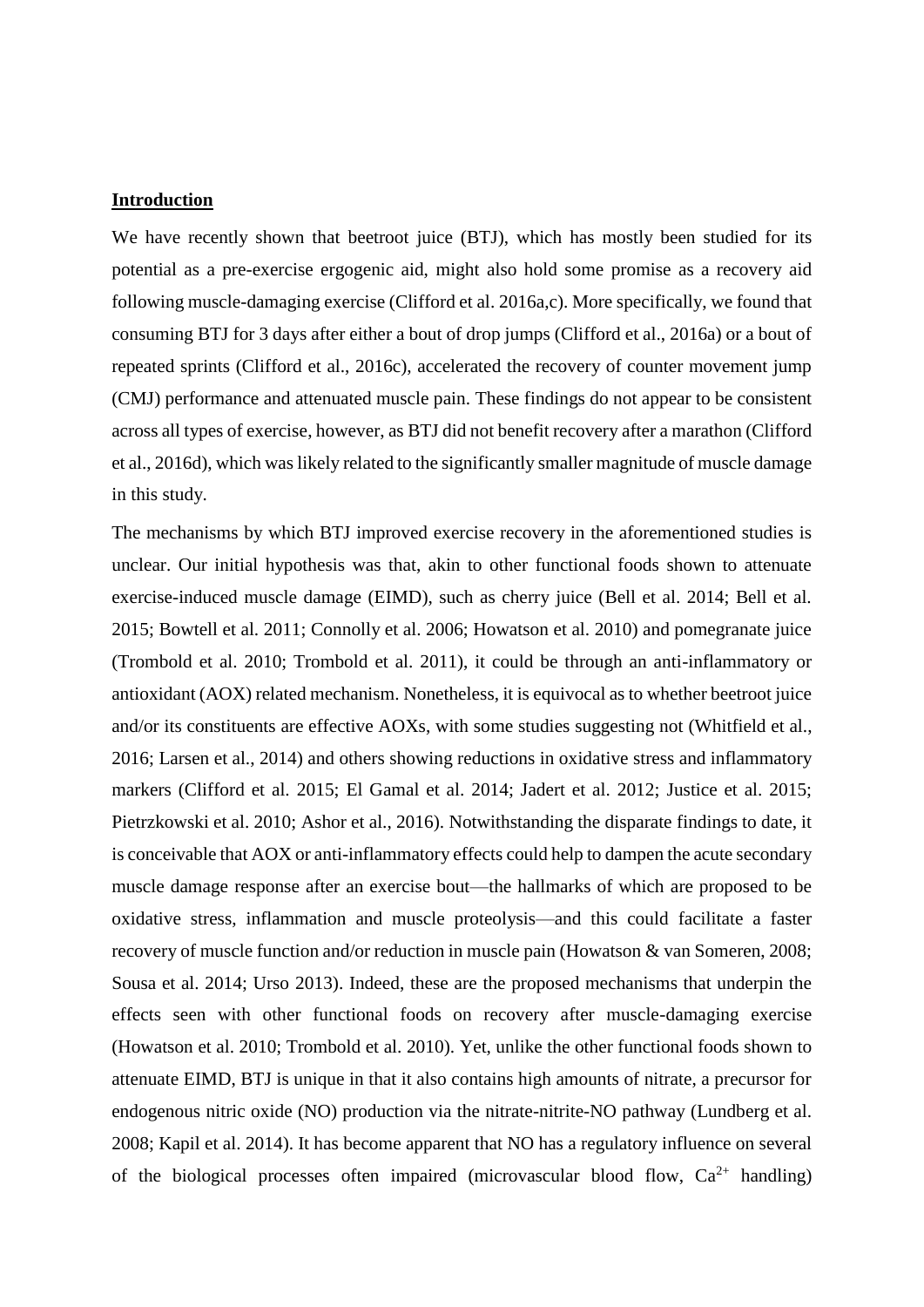(Ferguson et al. 2013; Hernandez et al. 2013; Hoon et al. 2015) or upregulated (phagocytosis, calpain activity and myogenesis) (Jädert et al. 2012; Lomonosova et al. 2014; Rigamonti et al. 2013) after muscle-damaging exercise. Due to the potential involvement of NO in the damage and repair processes in skeletal muscle, it has been suggested that NO donors, such as nitrate for example, could offer a therapeutic approach to enhance recovery after muscle injury inflammation (Lomonosova et al 2014; Rigamonti et al. 2013). With that said, it is also important to point out that nitrates conversion to NO, and thus its bioavailability, is thought to be facilitated by a low partial pressure oxygen  $(PO<sub>2</sub>)$  and pH within tissues (Lundberg et al. 2008; Jones, 2014), and therefore the levels needed for beneficial physiological effects might not be achievable in healthy tissues; that is muscle tissue with  $PO<sub>2</sub>$  and pH within the normal ranges, as would be expected in the days following an exercise bout e.g., at rest. Nonetheless, the effects of nitrate on exercise recovery, independent of BTJ, are still yet to be tested in humans to confirm or refute a potential role in recovery.

Some of the effects mentioned above that have been attributed to NO make the expectation tenable that it could be the main compound in BTJ responsible for exerting the beneficial effects we have recently observed on exercise recovery (Clifford et al. 2016a, c). If this is the case, because of the plethora of biological processes that NO is involved in, mechanisms other than AOX and anti-inflammatory could provide an explanation for some of the beneficial effects we have reported with BTJ on recovery. Furthermore, it would also help to answer the question of whether these effects are exclusive to BTJ and its somewhat unique mixture of phytonutrients, or whether similar effects could be expected with foods that are just simply rich in nitrate. Thus, the aim of this study was to investigate the effects of BTJ versus a nitrate only containing drink (SN) on muscle damage following a bout of eccentric-heavy exercise. It is important to note that we were specifically interested on the effects of nitrate on the functional outcomes of muscle damage (e.g., muscle pain and muscle function loss) and not its effects on oxidative stress, or at the skeletal muscle level, because we were unable to analyse these aspects in the present study. We therefore stress that their mention in the introduction is simply to inform the reader of the potential mechanisms by which we speculate BTJ and or nitrate might benefit recovery. It was hypothesized that BTJ and SN would be similarly effective for attenuating indices of muscle damage compared to a PLA.

#### **Materials and Methods**

*Participants*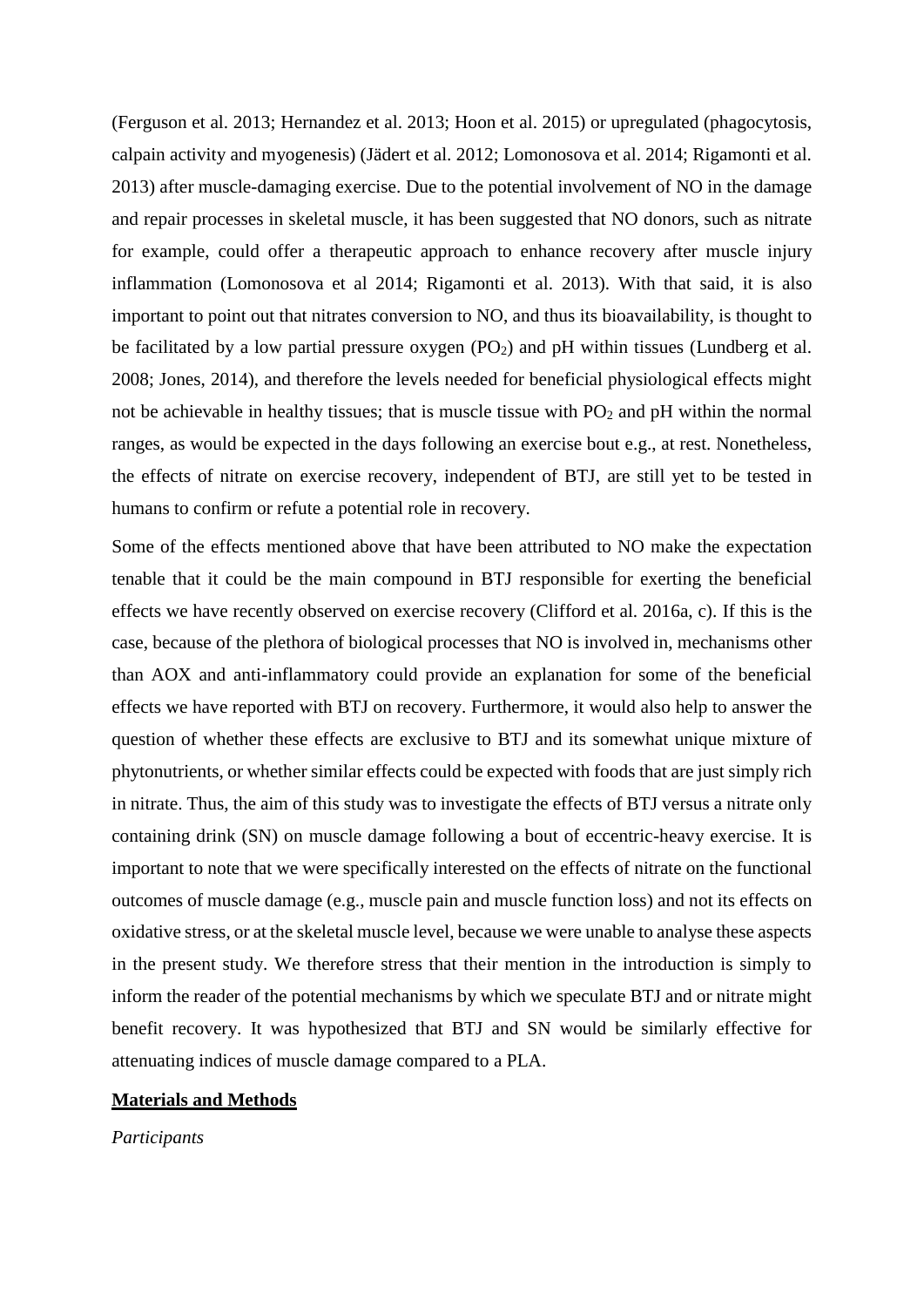According to our previous work (Clifford et al. 2016a), a sample size of  $n = 10$  per group was sufficient to detect an 8% ( $ES = 1.25$ ) between group difference (SD: 6%) in CMJ at a power of 0.80 and α level of 0.05. Consequently, 30 healthy male participants were recruited to participate in this study (Table 1). All participants were recreationally active and engaged in some form of exercise 1-3 d⋅wk<sup>-1</sup> but none had completed intense plyometric exercise for >12 months. Participants provided written informed consent and completed a health screening questionnaire prior to study entry. The use of any dietary supplements (i.e., multivitamins, whey protein and creatine), pain relief medications (i.e., non-steroidal anti-inflammatory drugs) or putative recovery treatments (i.e., compressions garments, massage) was prohibited throughout testing. The study procedures received institutional ethical approval and were conducted in accordance with the Declaration of Helsinki.

#### *Experimental design*

The study employed a double blind, randomized, independent groups design. Prior to data collection, participants were required to attend a familiarisation session in which height, body mass and maximal isometric voluntary contractions (MIVC) were established. Using MIVC scores as a blocking factor, participants were then randomized to 1 of 3 experimental treatment groups: SN;  $n = 10$ , BTJ;  $n = 10$  or PLA;  $n = 10$ . At least 1 week after familiarisation participants attended the laboratory on 4 consecutive mornings. On day 1, participants performed a strenuous plyometric exercise protocol to induce muscle damage. A venous blood draw, muscle soreness and measures of muscle function were taken pre and immediately post muscledamaging exercise on day 1 and on the following 3 mornings (24, 48 and 72 h post-exercise). After the muscle-damaging exercise on day 1, participants consumed 1 serving of their allocated supplement alongside a standardized breakfast meal. Breakfast consisted of cereal (Rice Krispies, Kellogs, UK) and milk (semi-skimmed, Tesco Ltd, UK) and provided 10% of daily energy requirements calculated from age and body mass (kg) (Schofield 1984). Following a 2 h absorption period a final blood draw was taken. Participants could consume water *ad libitum* during the absorption period but were required to avoid consuming any other foods until the final blood draw.

#### *Muscle-damaging protocol*

The muscle damaging protocol consisted of 100 drop jumps from a 0.6 m high box and has proved to be an effective means of inducing muscle-damage in several previous studies (Howatson et al. 2009; Clifford et al. 2016a). Briefly, upon landing, participants were required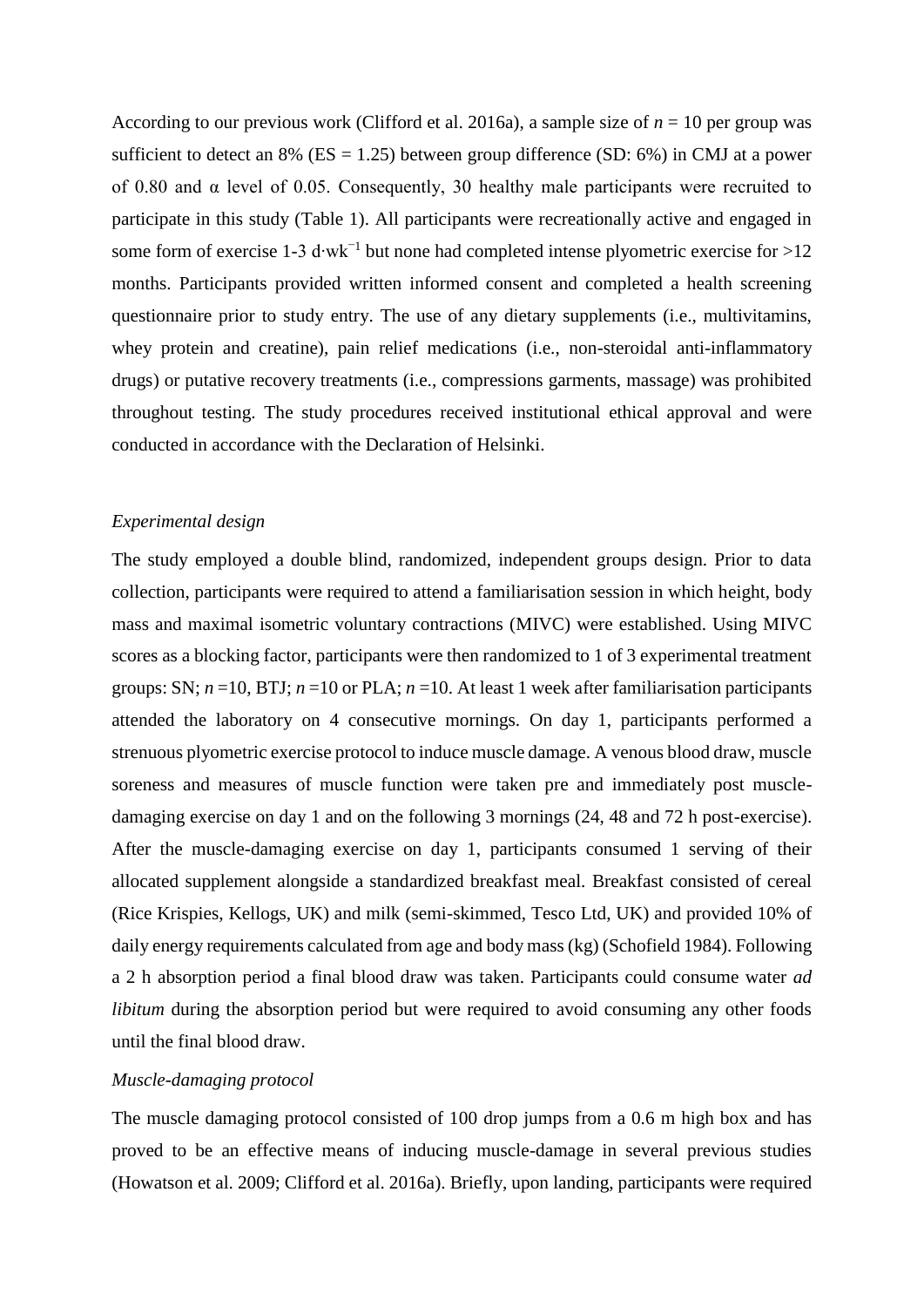to descend into a squat (~90° knee flexion) and then jump vertically with maximal force. Each jump was separated by 10 seconds and each 20 jumps by a 2-minute rest period.

#### *Pressure pain-threshold*

As in several previous studies (Clifford et al. 2016; Bowtell et al. 2010; Connolly et al. 2006), pressure-pain threshold (PPT) was used to assess site-specific muscle soreness. All measures were taken with a handheld algometer (Wagner Instruments, Greenwich CT, US) and with the participant lying supine on a medical bed. The specific muscles tested were: vastus laterialis (mid-way between the superior aspect of the greater trochanter and head of the tibia), rectus femoris (mid-way between the anterior patella and inguinal fold) and gastrocnemius (medial aspect of the calf at relaxed maximum girth). PPT was recorded as the first instance of pain felt when pressure was applied at a constant rate of 10 N cm-2⋅s<sup>-1</sup> to the muscle belly. Two recordings were taken and the average used for analysis, unless these values differed by 10  $\mathbb{N}^2$ , in which case a third measure was taken and the two closest values averaged. The inter-day CV for this procedure was calculated as <8% (average CV for the 3 sites measured).

#### *Maximal isometric voluntary contraction*

As in previous studies (Clifford et al. 2016; Howatson et al. 2009), MIVC was measured using a portable strain gauge (MIE Medical Research Ltd., Leeds, UK). In a seated position, participants exerted maximal force against a plinth attached to their right ankle, just above the malleoli. They were instructed to hold this contraction for 3 seconds and were provided strong verbal encouragement for each effort. Three contractions were performed, separated by 60 sec of passive (seated) recovery. The peak value was used for analysis. The coefficient of variation (CV) for this protocol was 1.1%.

#### *Counter movement jump*

To perform the counter movement jump (CMJ) test, participants descended into a squat (to a  $\sim 90^\circ$  knee angle) and jumped vertically with maximum effort, keeping their hands on hips throughout the entire movement. Participants performed 3 maximal efforts, interspersed by 30 seconds passive (standing) recovery with the mean height of the 3 jumps used for analysis. The CV for measuring CMJ in our lab been was previously calculated as <2.5%.

#### *Blood sampling and analysis*

Venous blood samples were obtained pre-exercise, 2 h post-breakfast, 24, 48 and 72 h post exercise via venepuncture. With the exception of the sample taken 2 h after breakfast, all samples were obtained following a  $\geq 12$  h overnight fast. Blood was collected into serum (1x10)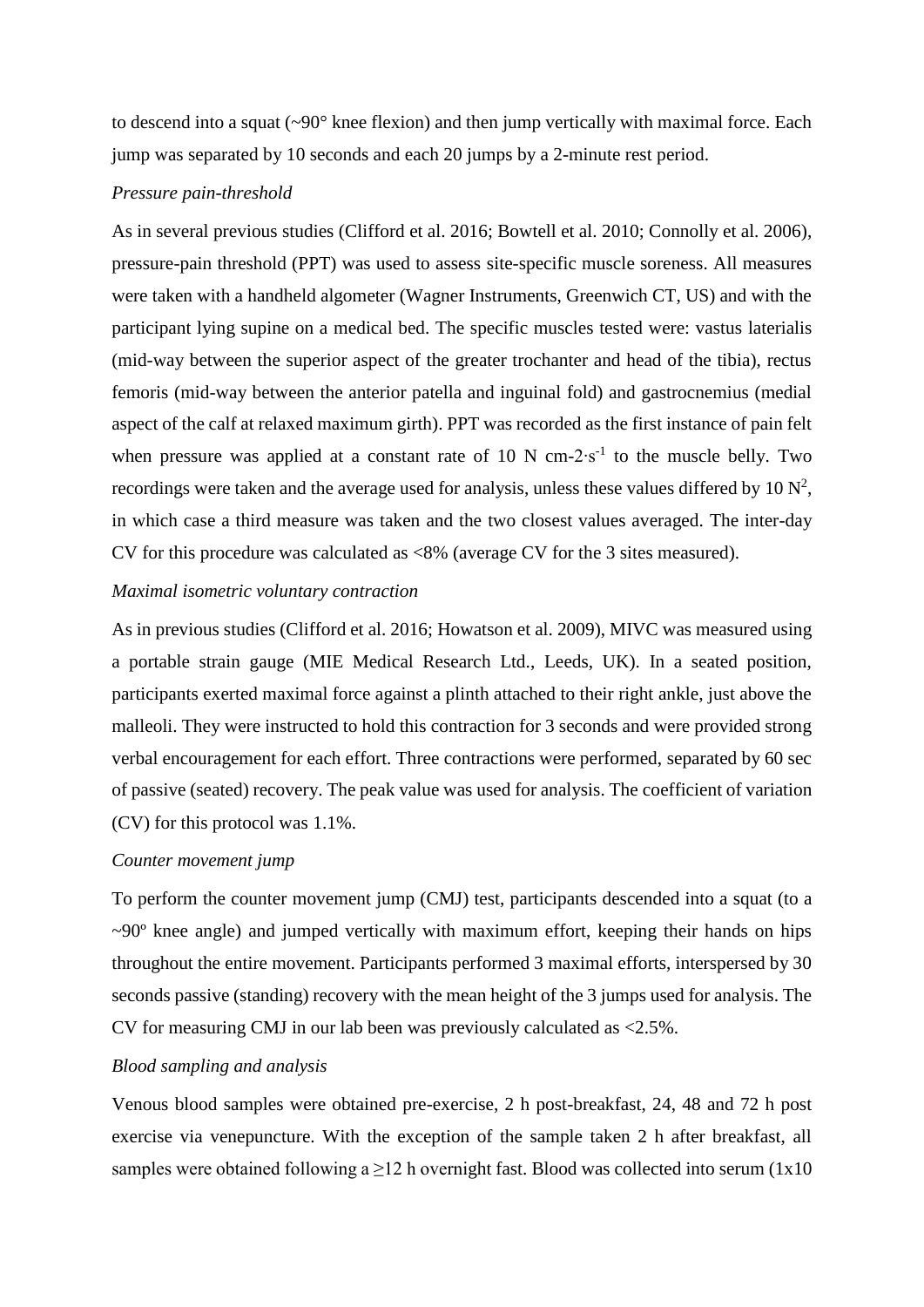ml) vacutainers and subsequently centrifuged at 3000  $g(4^{\circ})$  for 15 minutes after  $\sim$ 30 min was allowed for clotting. The serum supernatant was aspirated into a series of aliquots and immediately stored at -80º C for later analysis of creatine kinase (CK), high sensitivity Creactive protein (hs-CRP) and NO. CK and hs-CRP were measured in serum using an automated electrochemiluminescence method (Roche Modular, Roche Diagnostics, Indianapolis, IN, USA. The laboratory calculated the CV for this analysis to be <2%. Because we did not have the facilities to measure nitrate and nitrite using chemiluminescence or liquid chromatography methods, we elected to estimate the sum total of nitrate and nitrite (NOx) in serum using the griess reaction with a commercially available assay kit (R&D Systems, Minneapolis, Minnesota). This assay has been successfully used to quantify NOx in a previous study with nitrate supplementation and exercise (Christensen et al., 2013). The CV for this measure was <15%; the sensitivity of this assay is calculated as 0.78 umol/L.

#### *Supplementation*

Participants received BTJ, SN or an isocaloric placebo (PLA) drink for 3 days' post muscledamaging exercise. Table 2 provides an overview of each supplement. A SN drink was used instead of the nitrate-depleted BTJ drink used in other studies (Gilchrist et al. 2013; Muggeridge et al. 2013) because we could not source this from the manufacture. Supplements were consumed on three occasions on day 1; one 30 min post-exercise alongside a breakfast meal, one 2.5 h post-exercise after an additional blood sample, and a third with their evening meal. Participants consumed 2 more servings at 24 and 48 h post (the first within 30 min of completing all dependent variables and the second with their evening meal). SN was purchased in powder form (BASF, Ludwigshafen, Germany) and mixed with water into bottles for participants to consume as a drink. Both maltodextrin (Myprotein, Manchester, UK) and flavourless protein powder (Arla Foods, Amba, Denmark) were added to each serving of SN and PLA to match the BTJ for macronutrient composition. The SN and BTJ were matched as closely as possible for nitrate content. The nitrate content of this particular batch of BTJ was approximately 210 mg  $(\sim 3.4 \text{ mmol/L})$  per 250 ml serving (data from the manufacturer). This amount of nitrate was equivalent to 287 mg of SN after adjusting for differences in molecular weight; thus, 287 mg (~3.4 mmol/L) of SN powder was carefully weighed and added to each 250 ml serving. All 3 supplements were provided in masked bottles that were identical in size and appearance. The drinks could not be taste-matched and therefore the study aims were concealed from the participants; in other words, they were not informed that BTJ was under investigation, just that they would be drinking newly developed antioxidant-based recovery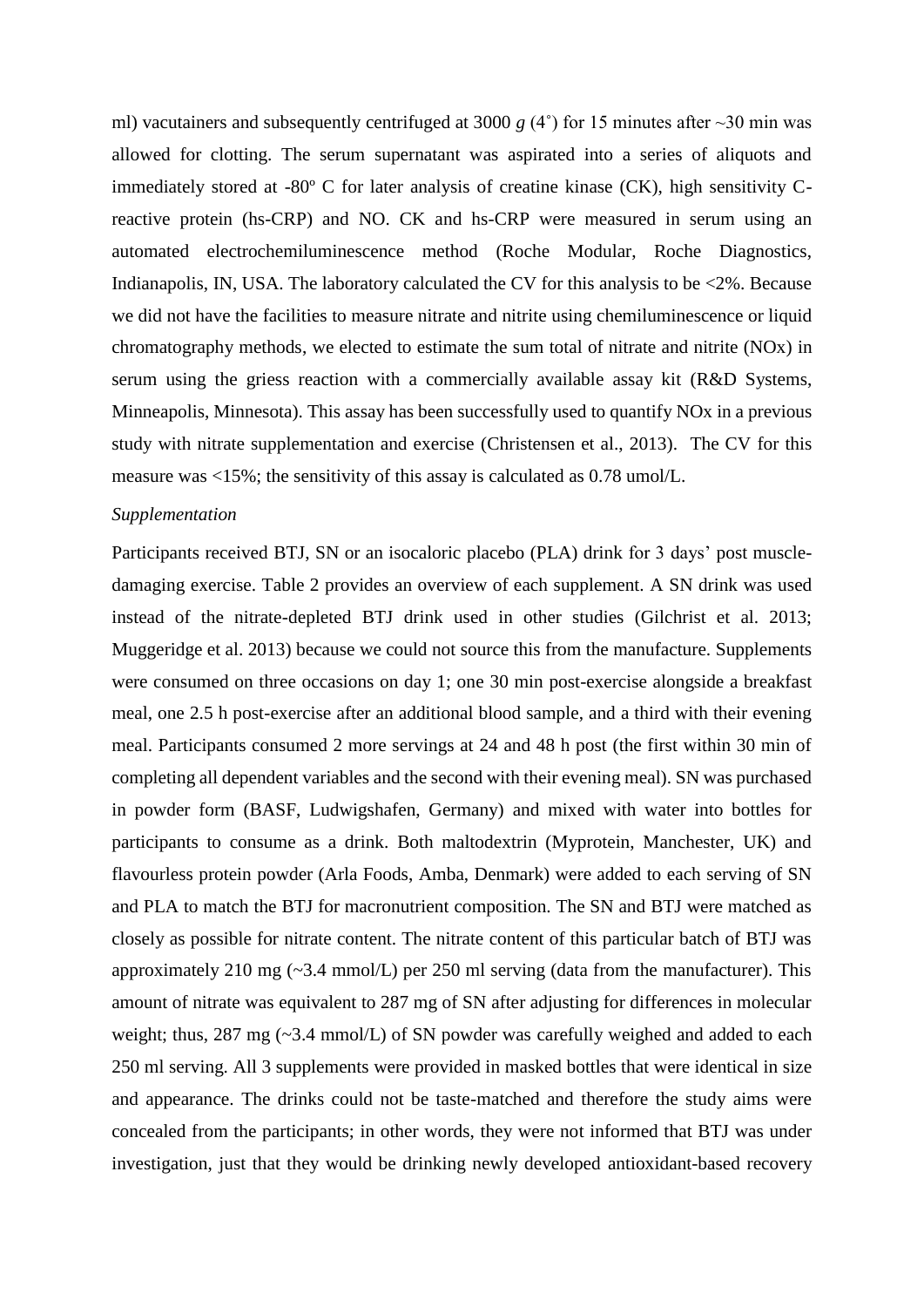drinks. The independent groups design ensured that each group was unaware of what the other drinks under investigation were and thus they were never made aware if their drink was the experimental treatment. We have implemented this strategy in several previous studies (Clifford et al. 2016a; Clifford et al. 2016c).

#### *Dietary control*

Participants were asked to not deviate from their usual eating pattern and record their food and fluid intake throughout the trial using the food diaries provided. However, as in our previous work (Clifford et al. 2016a), they were prohibited from using antibacterial mouthwash throughout data collection due its potential interference with nitrate-nitrite conversion. In addition, prior to each study visit, participants were provided with a meal (Beef Lasagne, 450 g; Tesco Ltd, UK) and a snack bar (Honey and Oat Cunch Bar, 42 g; Natures Valley, UK) to consume as a replacement for their usual evening meal. Participants were instructed to consume both the foods together at least 12 h prior to their study visit the following morning and to avoid consuming any other food or drink (other than water) until all measures had been completed that day. The meal and snack bar provided 836 kcal, of which 34.6% was carbohydrates, 18.9% protein and 43.7% fat.

#### *Data analysis*

All data were analysed using IBM SPSS Statistics 22 for Windows (Surrey, UK) and are presented as mean  $\pm$  SD. Multiple one-way ANOVA's were used to test for group differences between participant's physical characteristics and dietary intake. Food diaries were analysed for macronutrient content using Nutritics dietary analysis software (Nutritics LTD, Dublin, Ireland). CMJ, MIVC and PPT were measured using a mixed design ANOVA; 3 group levels (BTJ vs. SN vs. PLA) by 5 time levels (pre-exercise, post-exercise, 24, 48 and 72 h postexercise). Data analysis for these measures was performed on values corrected for percentage change from baseline. Biochemical markers were analysed with a 3 (group) x 6 (time; preexercise, post-exercise, 2.5 h post-exercise, 24, 48 and 72 h post-exercise) mixed design ANOVA. Significance was read from the Greenhouse-Geisser adjustment if Mauchly's test of Sphericity had been violated. In the event of a significant interaction effect (drink\*time) Fisher LSD *post hoc* analysis was performed to locate where the differences occurred. Where relevant, Cohen's *d* ES were calculated with the magnitude of effects considered small (0.2-0.49), medium (0.5-0.79) and large ( $\geq$ 0.8). Statistical significance was set at *P* < 0.05 prior to analyses.

#### **Results**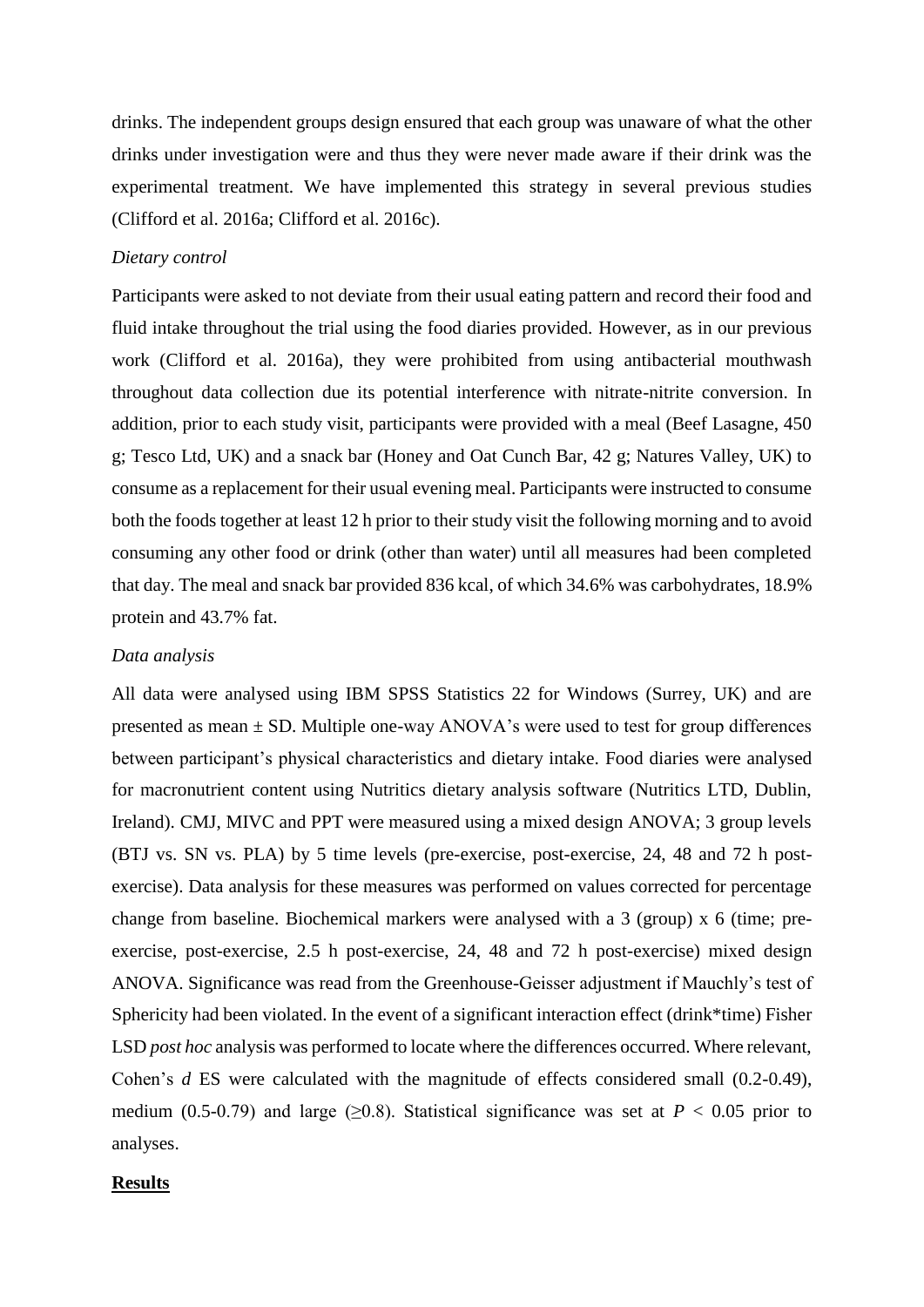There were no significant differences between groups for their physical characteristics or macronutrient intake throughout the testing period (Table 1;  $P > 0.05$ ). Serum NOx concentrations showed group ( $P = 0.007$ ) and group\*time interaction effects ( $P = 0.004$ ), increasing after BTJ and SN but not PLA. As shown in Figure 1, 2 h after consuming BTJ and SN serum NOx was markedly higher ( $P < 0.001$ ; 135.5  $\pm$  78.7 and 189.2  $\pm$  78.8 µmol/L, respectively) than baseline and PLA concentrations. Serum NOx remained elevated above baseline for the rest of the trial in the BTJ and SN groups  $(P < 0.05)$ .

PPT showed a main effect for both time ( $P = 0.001$ ) and group ( $P = 0.043$ ) whereby PPT was reduced in all groups as a result of exercise but consistently higher in BTJ compared to the SN and PLA in the 72 h post-exercise period (Figure 2). PPT had recovered to baseline values in the BTJ group by 72 h (104.3  $\pm$  25.9%) but remained depressed in both the SN (94.1  $\pm$  16.0%) and PLA groups  $(91.2 \pm 19.0\%)$  (ES = 0.69 vs PLA and 0.53 vs. SN).

There was an immediate decline in MIVC and CMJ following the exercise bout (time effect; *P*  $\langle 0.05 \rangle$  with neither variable recovering to baseline by 72 h post-exercise (Table 3). There were no differences between the three groups at any time point for MIVC and CMJ ( $P > 0.05$ ). Serum CK increased in response to the exercise bout (time effect;  $P = 0.011$ ), peaking at 24 h post in all groups (Table 3); however, no group or interaction effects were present ( $P > 0.05$ ). hs-CRP was unaltered following exercise and showed no time, group or interaction effects (*P*  $> 0.05$ ).

#### **Discussion**

The aim of this study was to compare the effects of a nitrate matched BTJ and SN drink on muscle force loss and muscle pain after eccentric exercise, in an attempt to gain a better understanding of the potential effects of nitrate on EIMD. While ingestion of BTJ and SN increased serum NOx levels, neither drink protected against muscle force deficits (MIVC and CMJ) in the 72 h after the exercise bout. However, BTJ was more efficacious for attenuating muscle pain than SN and a PLA. A biochemical marker of muscle damage (CK) and a general marker of inflammation (hs-CRP) did not differ between supplement groups at any time point. As expected, provision of BTJ and SN after muscle-damaging exercise evoked large increases in serum NOx concentrations compared to PLA, 2.5 h post (Figure 2). These results are in agreement with the findings from our previous work (Clifford et al. 2016b) and others (Cristensen et al. 2012; Joris and Menesik 2013) who observed large increases in circulating NOx bioavailability after SN and BTJ ingestion. In the subsequent days, the NOx levels were much lower, likely due to the fact the last dose was provided ~12 h before being measured and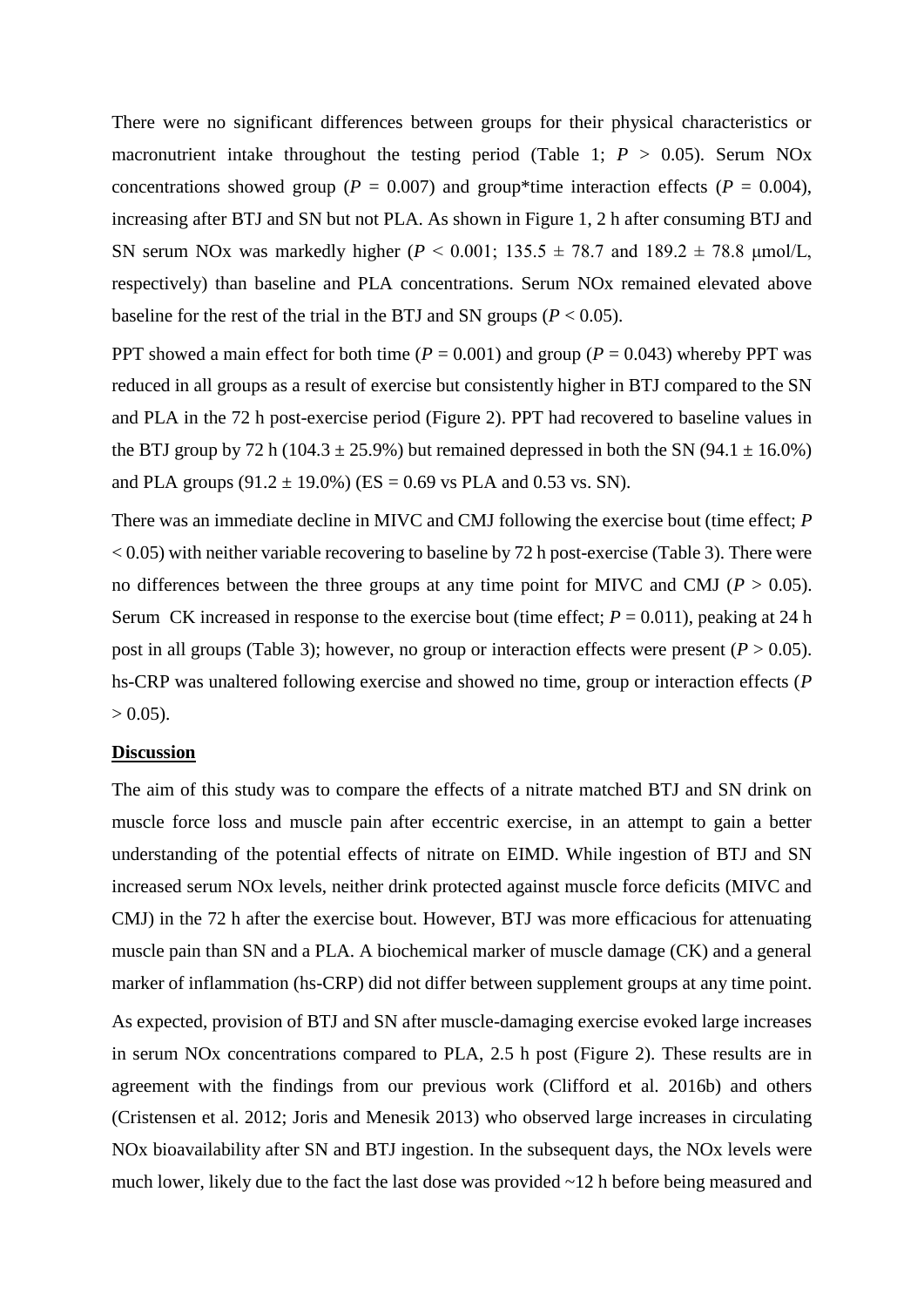therefore samples were not taken at peak concentrations on these occasions. Importantly, the rise in serum NOx was similar between SN and BTJ at 2.5 h post ingestion, indicating that the drinks evoked similar levels of NOx and were therefore well-matched for nitrate content.

Recent data have shown that NO is integral for normal muscle regeneration, and that administering NO donors enhances the recovery of strength after eccentric exercise (Lomonsova et al. 2014; Rigamonti et al. 2013). Nevertheless, the present findings are in contrast to the above data, instead suggesting that SN supplementation is ineffective for attenuating force loss or any other parameter of EIMD after an eccentric-heavy exercise bout. The most obvious explanation for the discrepant findings between the present and aforementioned studies is the species difference; the present study was in humans, whereas most previous studies suggesting a role for NO in EIMD were in animals (Corona and Ingalls, 2013; Lomonsova et al. 2014; Rigamonti et al. 2013; Sakurai et al., 2013). However, it is also possible that other methodological differences, such as exercise model, NO donor and dosage contributed to the discrepancies. Additionally, it could also be due to the fact that, as alluded to in the introduction, nitrate to NO conversion was not sufficient in the tissues because preferable conditions for this conversion were not met (e.g., ischemia, low  $PO_2$  and  $pH$ ) (Jones, 2014). Notwithstanding, the fact that SN had no influence on any of the indices of muscle damage measured in this study, would seem to indicate that nitrate, at least at this dose, might not exert any favourable effects on exercise recovery. These findings also suggest that nitrate might not be the main constituent in BTJ responsible for attenuating losses in muscle function in previous studies (Clifford et al. 2016a, c).

The inability of BTJ to attenuate the post-exercise loss in CMJ height is in direct contrast to a previous investigation (Clifford et al., 2016a), in which 48 and 72 h after the same bout of plyometric exercise, BTJ was found to attenuate the deficit in CMJ. Because in both studies muscle damage was induced with an identical protocol, and the participants were similar in terms of training status, this discrepancy is difficult to account for. Nevertheless, a possible explanation could lie in the differences in dietary control between the two investigations. In the previous study, a strict low-phytonutrient diet was imposed 48 h prior to and throughout the course of the trial (5 days in total), whereas in the present study, participants were encouraged to not deviate from their usual eating patterns. This change in design was to ensure the findings of the present study were more ecologically valid and applicable to real-world scenarios, in which individuals, particularly athletes, do not restrict their phytonutrient intake. Nonetheless, it has been demonstrated that restricting the intake of AOX and phytonutrient rich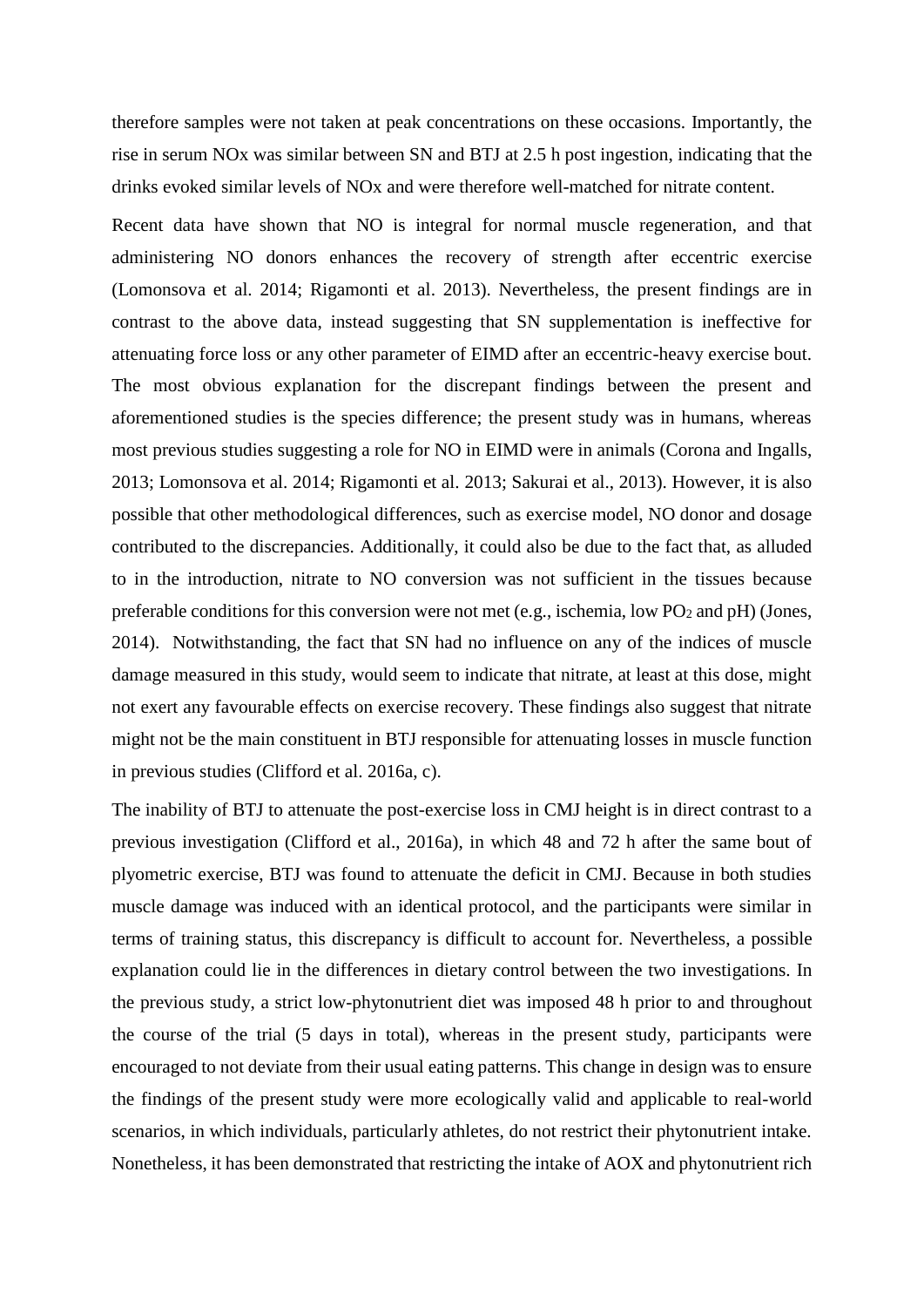foods in the diet can leave individuals more vulnerable to oxidative stress (Watson et al., 2005) and inflammation (Plunkett et al. 2009) after stressful exercise. This could have important implications for secondary muscle damage after strenuous exercise, and muscle function (Paschalis et al. 2016), and makes the expectation tenable that dietary intake of AOX and/or phytonutrient rich foods could influence an individual's susceptibility to EIMD, and, thus, their ability to recover from muscle-damaging exercise.

Interestingly, the CMJ loss in response to the drop jumps in our previous study was clearly greater than in the present study, which would lend some support to the idea that a low phytonutrient intake might impact an individual's rate of recovery. Indeed, the recovery of CMJ performance was more prolonged in the 72 h following the drop jumps in that study, and there was a clear secondary loss in muscle function without BTJ supplementation in the 24-72 h after exercise, which was also less pronounced in the present study. Just to illustrate, CMJ height was −25% and −14% at 48 and 72 h post-exercise in the PLA group in our previous work (Clifford et al. 2016a), compared to −14% and −8% in the present study. These results provide tentative support for the idea that restricting phytonutrients through the diet might leave an individual more vulnerable to muscle damage, at least after eccentric-heavy exercise, in which secondary damage is presumed to be of a higher magnitude and more prolonged (Howatson and van Someren, 2008). If this is the case, it would be reasonable to assume that BTJ would be more beneficial for functional recovery and performance in individuals with lower AOX intakes and/or higher oxidative stress, as has been recently suggested with vitamin C supplementation (Paschalis et al. 2016). This might help to explain, at least in part, why BTJ attenuated the loss in CMJ in our previous work, when phytonutrient intake was restricted (and participants might have been more susceptible to EIMD) but not in present study, when phytonutrient intake was unrestricted (thus participants were possibly less vulnerable to EIMD). Clearly, without measuring phytonutrient intake and inflammation/oxidative stress (and other aspects that might influence secondary muscle damage) in either of these studies the above postulate is speculative, and needs to be clarified in future work. We acknowledge that not exploring oxidative stress or inflammation in the present study is a limitation and therefore interpretation of the mechanisms behind these findings need to be treated with caution, especially as we pointed out in the introduction, data to support an AOX effect of BTJ or nitrate remains equivocal.

As in previous studies, serum CK efflux increased after exercise, irrespective of supplementation. These data support the conclusions of others who have also found that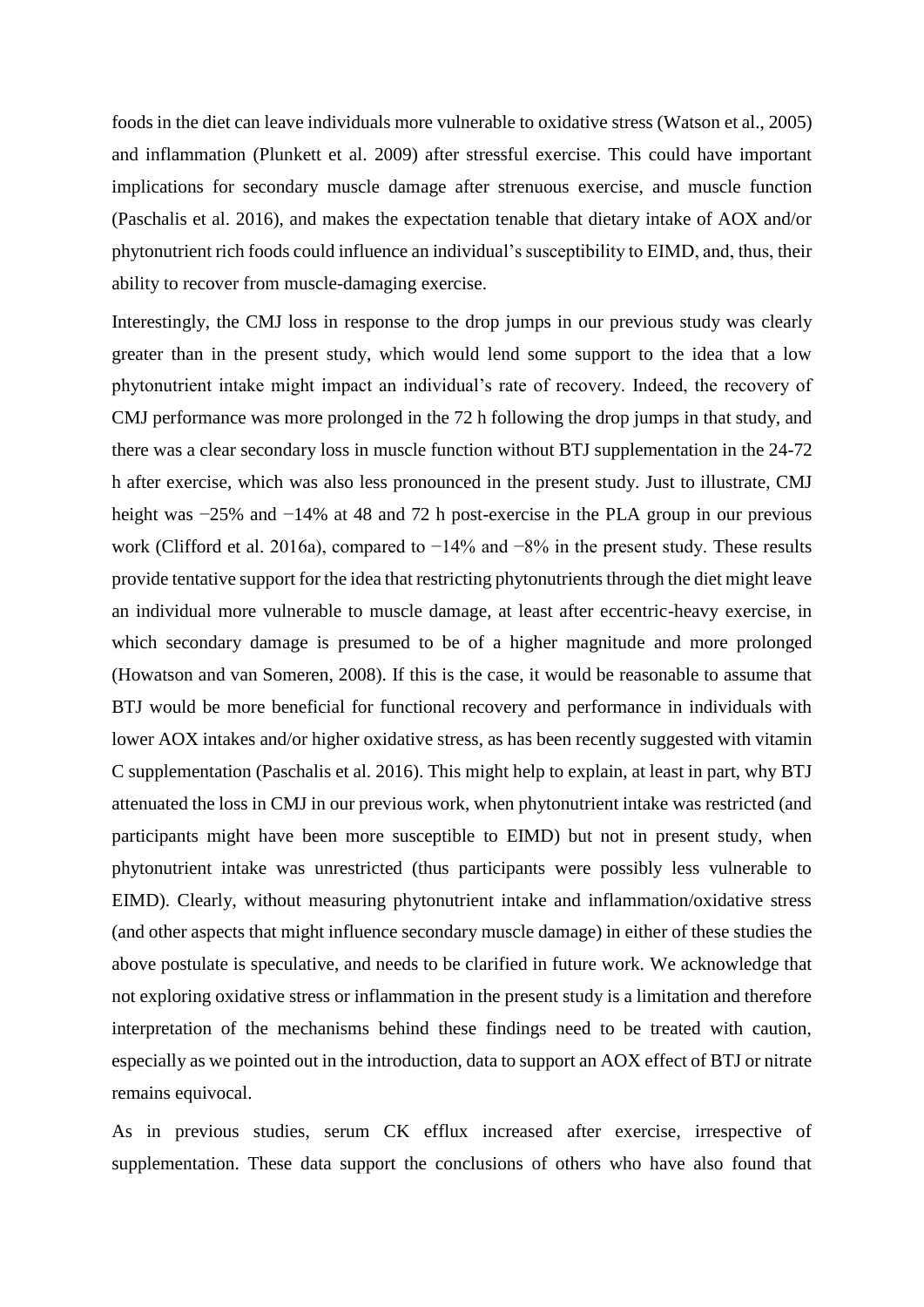functional foods do not seem to reduce CK efflux to a greater extent than a PLA (Bell et al. 2014; Bell et al. 2015; Goldfarb et al. 2011; Howatson et al. 2010; Peschek et al. 2013). It is important to note that CK is not considered a valid enough measure for assessing the extent of EIMD (Paulsen et al. 2012; Warren et al. 1999) and, thus, it might not be a sensitive enough marker to detect changes associated with an intervention. Hence, the primary outcome measures were changes in muscle function, which are proposed at the most sensitive and valid markers of EIMD.

Unlike the muscle function measures, muscle pain, as measured by changes in PPT, was alleviated by BTJ supplementation (Figure 2). This pattern for improved recovery of PPT is consistent with our previous work, where PPT recovered quicker with BTJ versus a PLA after eccentric-heavy exercise. An explanation as to how BTJ might reduce muscle pain is still unclear. Part of the difficulty in determining the potential mechanisms involved stems from the fact that the precise causes of exercise-induced muscle pain are still uncertain (Yu et al. 2013). Nonetheless, as described before, a possibility is that BTJ might suppress the release of stimuli thought to sensitize nociceptive neurons in the muscle and ECM (Murase et al. 2013), the latter of which, to the best of the current knowledge, is proposed as the main site where muscle pain originates (Crameri et al. 2007). However, because muscle tissue samples could not be obtained in this study, this posit is somewhat speculative until confirmed by future studies; we acknowledge that our inability to collect muscle tissue and investigate these mechanisms is a limitation of this study.

Perhaps the most pertinent new finding of this study is that muscle pain was attenuated with BTJ but not SN. These results suggest that phytonutrients other than nitrate, such as betalains and phenolics, or interactions between them (or with nitrate), are likely responsible for its analgesic effects. Although there have been no previous attempts to directly compare the effects of nitrate and BTJ on muscle pain, reports that nitrate free but betalain-rich treatments can alleviate muscle pain appear to support this concept. In two studies (Pietrzkowski et al. 2010 & Pietrzkowski et al. 2014) muscle and joint pain, as measured with the McGill pain questionnaire, was significantly lower after 10 days of taking specially formulated betalain capsules derived from beetroot extracts. The supplements used in these studies did not contain any of the nitrate or phenolic compounds inherently found in BTJ, therefore suggesting that betalains, independent of any interactions with other biological compounds, were responsible for alleviating muscle and joint pain. Based on these findings, the improved PPT seen in the present study with BTJ might have been due to the high amount of betalains it contains,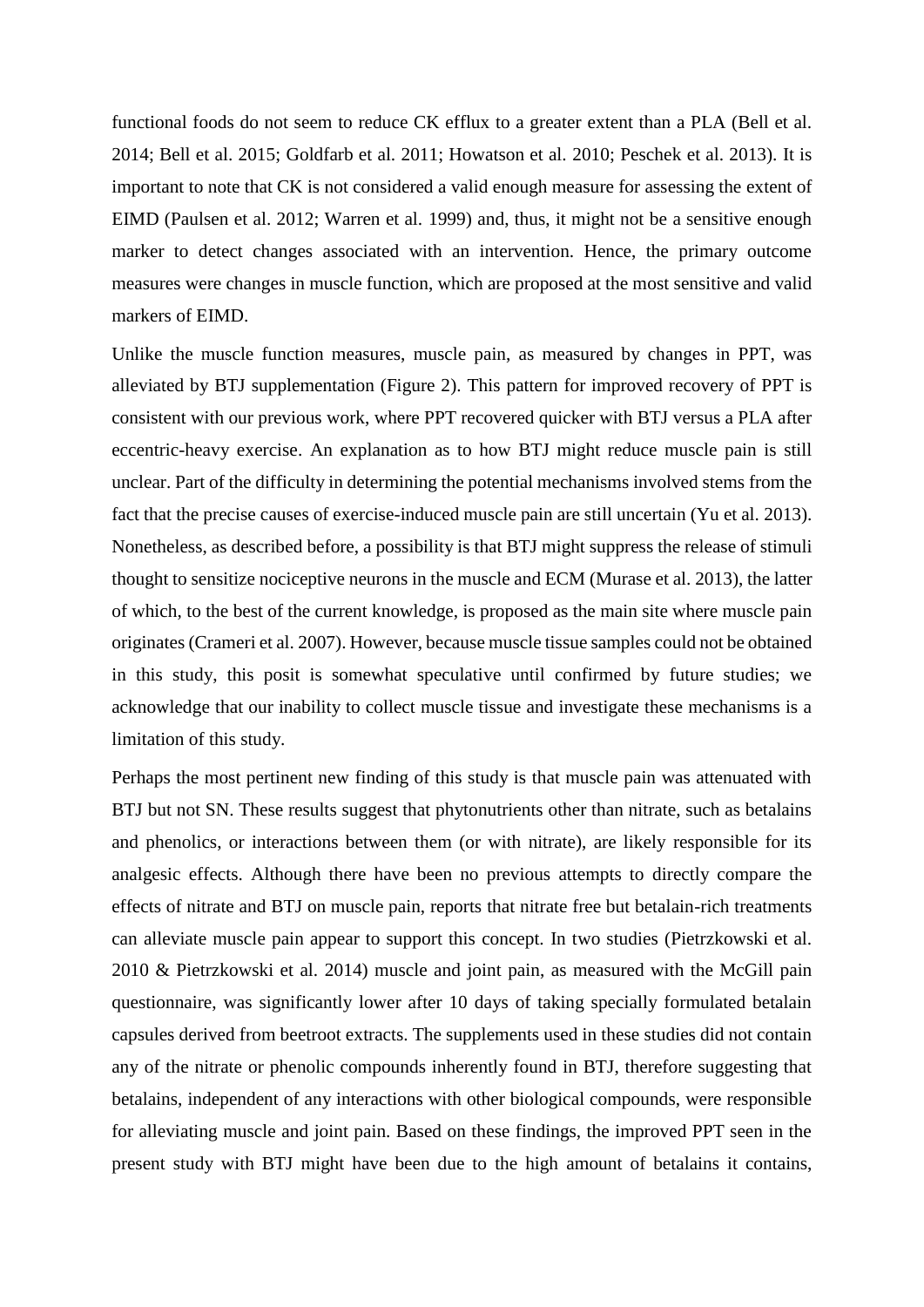particularly betanin (see Table 2). With that said, it is important to point out, that because we were unable to measure the potential mechanisms underpinning these findings, the pain alleviating effects could simply be an artefact of the subjective nature of measuring muscle pain, and not due to a true physiological effect—especially as this was not a crossover study and therefore the participants did not rate pain in response to the different treatments. However, when these findings are coupled with those from the previously aforementioned studies (Pietrzkowski et al. 2010 & Pietrzkowski et al. 2014) and our own (Clifford et al. 2016a; Clifford et al. 2016c) which demonstrated a pain-relieving effect with beetroot or its individual constituents, we are more confident that the findings of this study are due to a true physiological effect. Yet, we stress that further studies are still needed to support these findings.

In conclusion, this study found that acute supplementation with BTJ and SN did not influence the recovery of muscle function or attenuate CK efflux or hs-CRP after exercise. BTJ was more beneficial than SN for attenuating PPT though, advocating the use of BTJ over nitrate only containing drinks for attenuating exercise-induced muscle pain. Relief from exercise-induced muscle pain is desirable given the fact that muscle pain can alter movement patterns and heighten injury risk (Hodges & Tucker, 2011; Cheung et al. 2003); thus, BTJ might be useful to those regularly taking part in sport or strenuous physical activity. These findings also suggest that the phenolics and betalains could be the compounds in BTJ most likely to exhibit analgesic effects after exercise and therefore further exploration of their potential for pain relief is warranted—not only in exercise but perhaps also clinical settings.

#### **Conflict of interest**

This study was funded as part of a doctoral degree that receives financial support from Gs Fresh Ltd. The funders supplied the supplements used in this study but had no role in the conception of the study, its design, preparation, analysis and writing of the manuscript. The authors declare no conflict of interest.

#### **Acknowledgements**

The authors wish to thank Northumbria University for part funding this study. This is contribution number 188 from the NWU-Water Research Group.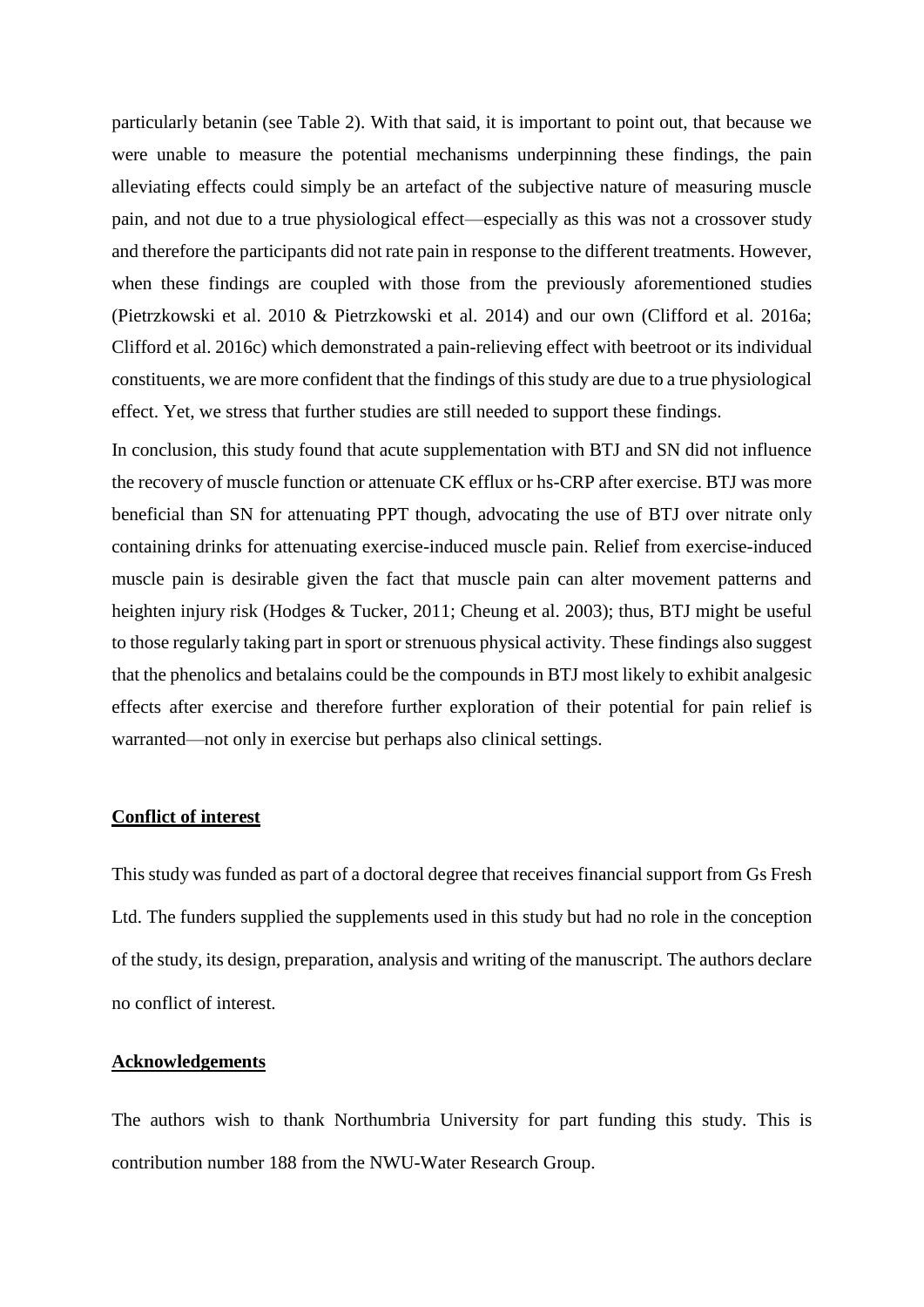#### **Reference list**

Ashor, A. 2016. Inorganic nitrate does not affect glucose and insulin regulation but lowers oxidative stress in obese adults during acute hyperglycaemia. Atherosclerosis: 252, e94.

Bell, P.G., Walshe, I.H., Davison, G.W., Stevenson, E., andHowatson, G. 2014. Montmorency cherries reduce the oxidative stress and inflammatory responses to repeated days high-intensity stochastic cycling. Nutrients 6(2): 829-43.

Bell, P.G., Walshe, I.H., Davison, G.W., Stevenson, E.J., andHowatson, G. 2015. Recovery facilitation with Montmorency cherries following high-intensity, metabolically challenging exercise. Appl Physiol Nutr Metab 40(4): 414-23.

Bowtell, J.L., Sumners, D.P., Dyer, A., Fox, P., andMileva, K.N. 2011. Montmorency cherry juice reduces muscle damage caused by intensive strength exercise. Med Sci Sports Exerc 43(8): 1544-51.

Cheung, K., Hume, P. A., & Maxwell, L. 2003. Delayed onset muscle soreness. Sports Med, *33*(2): 145-164.

Christensen, P., Nyberg, M., & Bangsbo, J. 2012. Influence of nitrate supplementation on VO2 kinetics and endurance of elite cyclists. Scandinavian Journal of Medicine and Science in Sports 23(1): e21-e31.

Clifford, T., Bell, O., West, D.J., Howatson, G., andStevenson, E.J. 2016a. The effects of beetroot juice supplementation on indices of muscle damage following eccentric exercise. Eur J Appl Physiol 116(2): 353-62.

Clifford, T., Constantinou, C.M., Keane, K.M., West, D.J., Howatson, G., and Stevenson, E.J. 2016b. The plasma bioavailability of nitrate and betanin from Beta vulgaris rubra in humans. Eur J Nutr. DOI: 10.1007/s00394-016-1173-5.

Clifford, T., Berntzen, B., Davison, G.W., West, D.J., Howatson, G. and Stevenson, E.J., 2016c. Effects of beetroot juice on recovery of muscle function and performance between bouts of repeated sprint exercise. Nutrients 8(8): 506-520.

Clifford, T., Allerton, D.M., Brown, M.A., Harper, L., Horsburgh, S., Keane, K.M., Stevenson, E.J. and Howatson, G., 2016d. Minimal muscle damage after a marathon and no influence of beetroot juice on inflammation and recovery. Appl Physiol Nutr Met, (ja). DOI: 10.1139/apnm-2016-0525.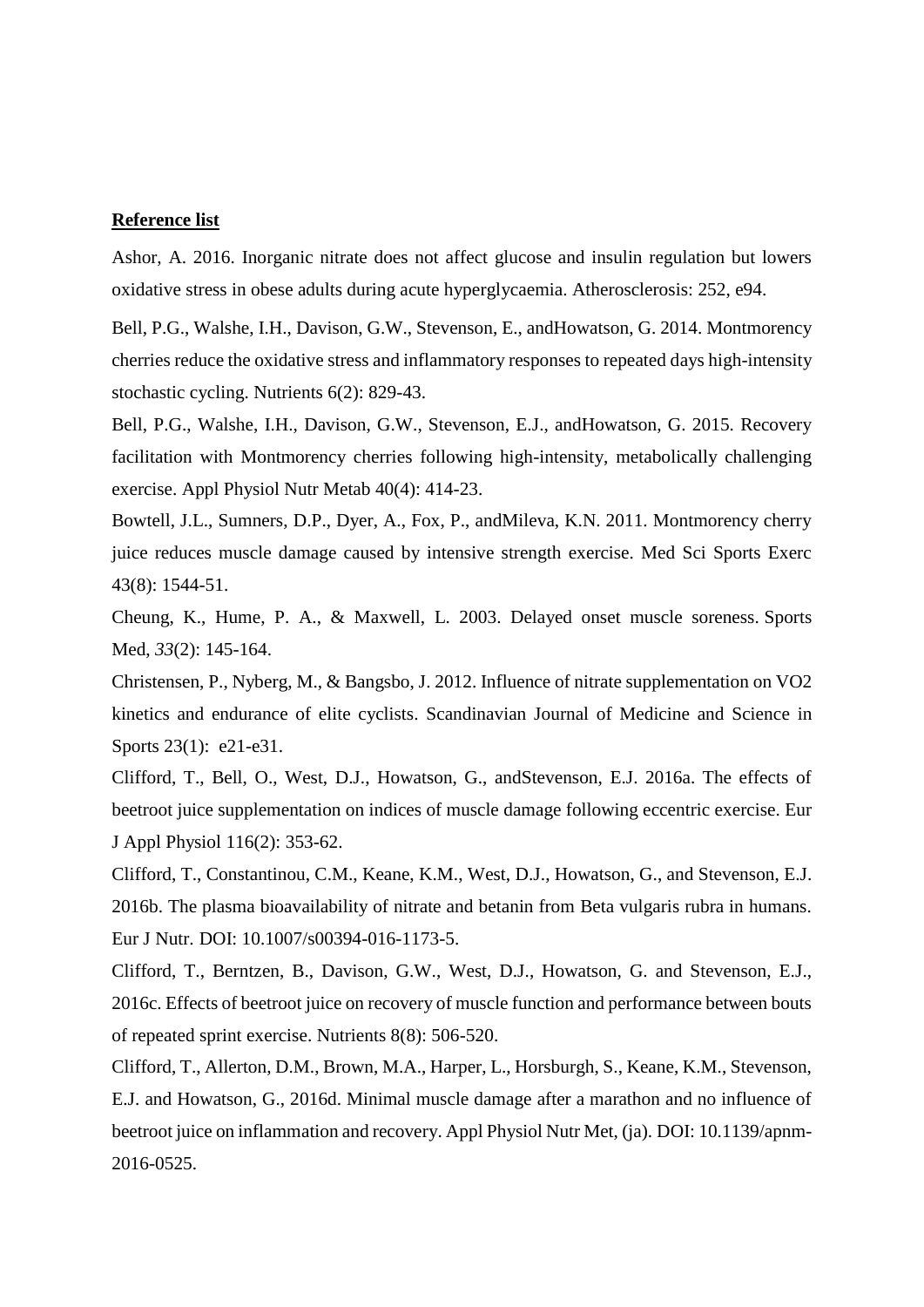Clifford, T., Howatson, G., West, D.J. and Stevenson, E.J., 2015. The potential benefits of red beetroot supplementation in health and disease. Nutrients 7(4): 2801-2822.

Connolly, D. A., McHugh, M. P., Padilla-Zakour, O. I., Carlson, L., & Sayers, S. P. 2006. Efficacy of a tart cherry juice blend in preventing the symptoms of muscle damage. British Journal of Sports Med 40(8): 679-683.

Corona, B.T. and Ingalls, C.P., 2013. Immediate force loss after eccentric contractions is increased with  $l$ - name administration, a nitric oxide synthase inhibitor. Muscle  $\&$  Nerve, 47(2), pp.271-273.

Crameri, R. M., Aagaard, P., Qvortrup, K., Langberg, H., Olesen, J., & Kjaer, M. 2007. Myofibre damage in human skeletal muscle: effects of electrical stimulation versus voluntary contraction. J Physiol 583(Pt 1): 365-380.

El Gamal, A.A., AlSaid, M.S., Raish, M., Al-Sohaibani, M., Al-Massarani, S.M., Ahmad, A., Hefnawy, M., Al-Yahya, M., Basoudan, O.A., andRafatullah, S. 2014. Beetroot (Beta vulgaris L.) extract ameliorates gentamicin-induced nephrotoxicity associated oxidative stress, inflammation, and apoptosis in rodent model. Mediators Inflamm 2014: 983-952.

Ferguson, S. K., Hirai, D. M., Copp, S. W., Holdsworth, C. T., Allen, J. D., Jones, A. M., … Poole, D. C. 2012. Impact of dietary nitrate supplementation via beetroot juice on exercising muscle vascular control in rats. J Physiol 591(2): 547–557.

Goldfarb, A. H., Garten, R. S., Cho, C., Chee, P. D., & Chambers, L. A. 2011. Effects of a fruit/berry/vegetable supplement on muscle function and oxidative stress. Med Sci Sports Exerc, 43(3): 501-508.

Hernández, A., Schiffer, T. A., Ivarsson, N., Cheng, A. J., Bruton, J. D., Lundberg, J. O., … Westerblad, H. 2012. Dietary nitrate increases tetanic  $[Ca^{2+1}]$  and contractile force in mouse fast-twitch muscle. J Physiol 590(15): 3575–3583.

Hodges, P. W., & Tucker, K. 2011. Moving differently in pain: a new theory to explain the adaptation to pain. Pain, 152(3): S90-S98.

Hoon, M. W., Fornusek, C., Chapman, P. G., & Johnson, N. A. 2015. The effect of nitrate supplementation on muscle contraction in healthy adults. Eur J Sport Sci 15(8): 712–719.

Howatson, G. and van Someren, K.A. 2008. The prevention and treatment of exercise-induced muscle damage. Sports Med 38(6): 483-503.

Howatson, G., Goodall, S., & van Someren, K. A. 2009. The influence of cold water immersions on adaptation following a single bout of damaging exercise. Eur J Appl Physiol 105(4): 615-621.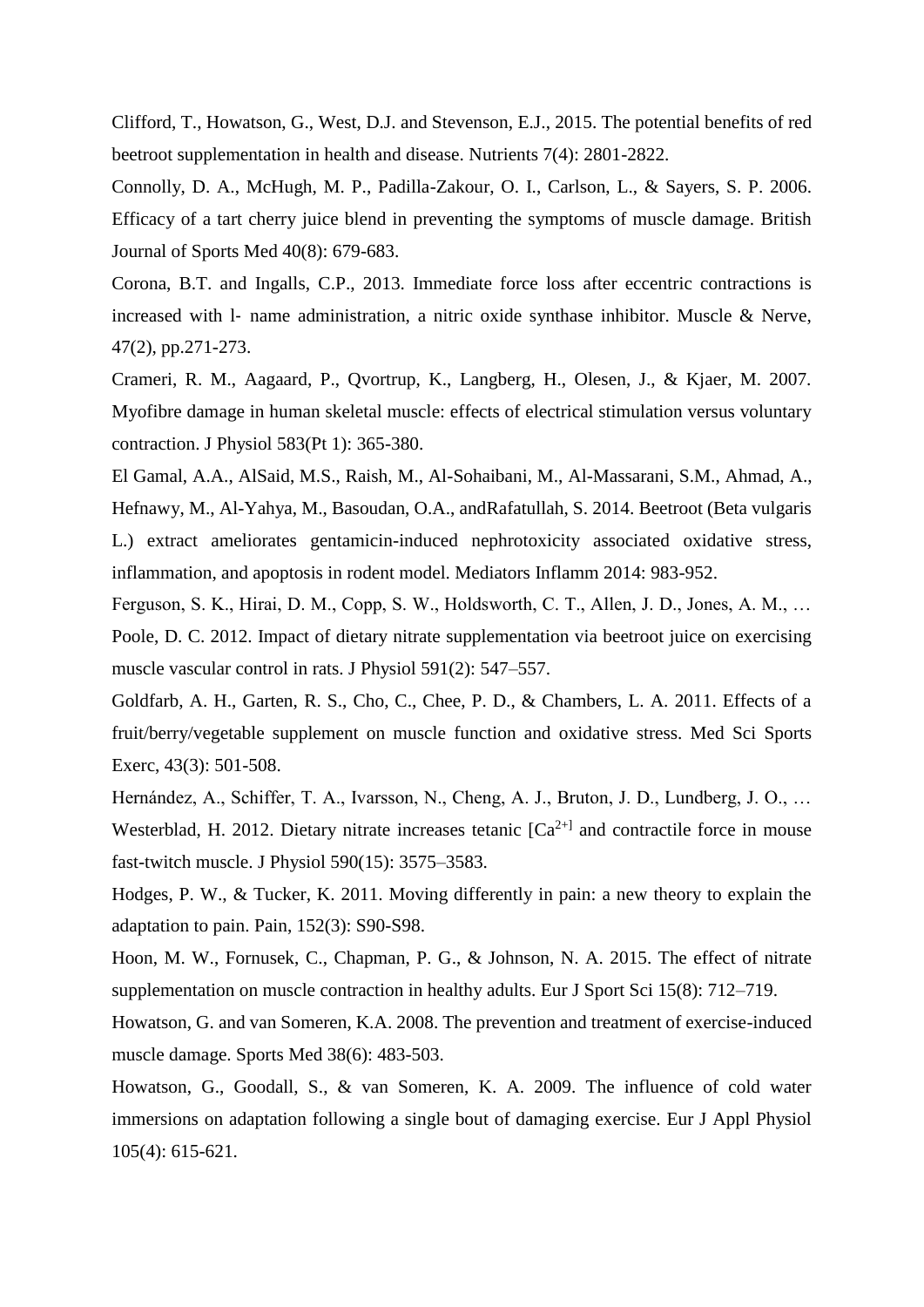Howatson, G., McHugh, M.P., Hill, J.A., Brouner, J., Jewell, A.P., van Someren, K.A., Shave, R.E., andHowatson, S.A. 2010. Influence of tart cherry juice on indices of recovery following marathon running. Scand J Med Sci Sports 20(6): 843-52.

Jadert, C., Petersson, J., Massena, S., Ahl, D., Grapensparr, L., Holm, L., Lundberg, J.O., and Phillipson, M. 2012. Decreased leukocyte recruitment by inorganic nitrate and nitrite in microvascular inflammation and NSAID-induced intestinal injury. Free Radic Biol Med 52(3): 683-92.

Jones, A. M. 2014. Dietary nitrate supplementation and exercise performance. Sports Med, 44(1): 35-45.

Joris, P. J., & Mensink, R. P. 2013. Beetroot juice improves in overweight and slightly obese men postprandial endothelial function after consumption of a mixed meal. Atherosclerosis 231(1): 78-83.

Justice, J. N., Gioscia-Ryan, R. A., Johnson, L. C., Battson, M. L., de Picciotto, N. E., Beck, H. J., ... & Seals, D. R. 2015. Sodium nitrite supplementation improves motor function and skeletal muscle inflammatory profile in old male mice. J Appl Physiol 118(2): 163-169.

Kapil, V., Weitzberg, E., Lundberg, J., & Ahluwalia, A. 2014. Clinical evidence demonstrating the utility of inorganic nitrate in cardiovascular health. Nitric Oxide 38: 45-57.

Larsen, F. J., Schiffer, T. A., Ekblom, B., Mattsson, M. P., Checa, A., Wheelock, C. E., ... & Weitzberg, E. 2014. Dietary nitrate reduces resting metabolic rate: a randomized, crossover study in humans. The American Journal of Clinical Nutrition, 99(4): 843-850.

Lomonosova, Y. N., Shenkman, B. S., Kalamkarov, G. R., Kostrominova, T. Y., & Nemirovskaya, T. L. 2014. L-arginine supplementation protects exercise performance and structural integrity of muscle fibres after a single bout of eccentric exercise in rats. PloS One 9(4): 944-948.

Lundberg, J. O., Weitzberg, E., & Gladwin, M. T. 2008. The nitrate–nitrite–nitric oxide pathway in physiology and therapeutics. Nature Reviews Drug Discovery 7(2): 156-167.

Murase, S., Terazawa, E., Hirate, K., Yamanaka, H., Kanda, H., Noguchi, K., Ota, H., Queme, F., Taguchi, T., and Mizumura, K. 2013. Upregulated glial cell line-derived neurotrophic factor through cyclooxygenase-2 activation in the muscle is required for mechanical hyperalgesia after exercise in rats. J Physiol 591(12): 3035-48.

Paschalis, V., Theodorou, A., Kyparos, A., Dipla, K., Zafeiridis, A., & Panayiotou, G. et al. 2016. Low vitamin C values are linked with decreased physical performance and increased oxidative stress: reversal by vitamin C supplementation. Eur J Nutr, 55(1): 45-53.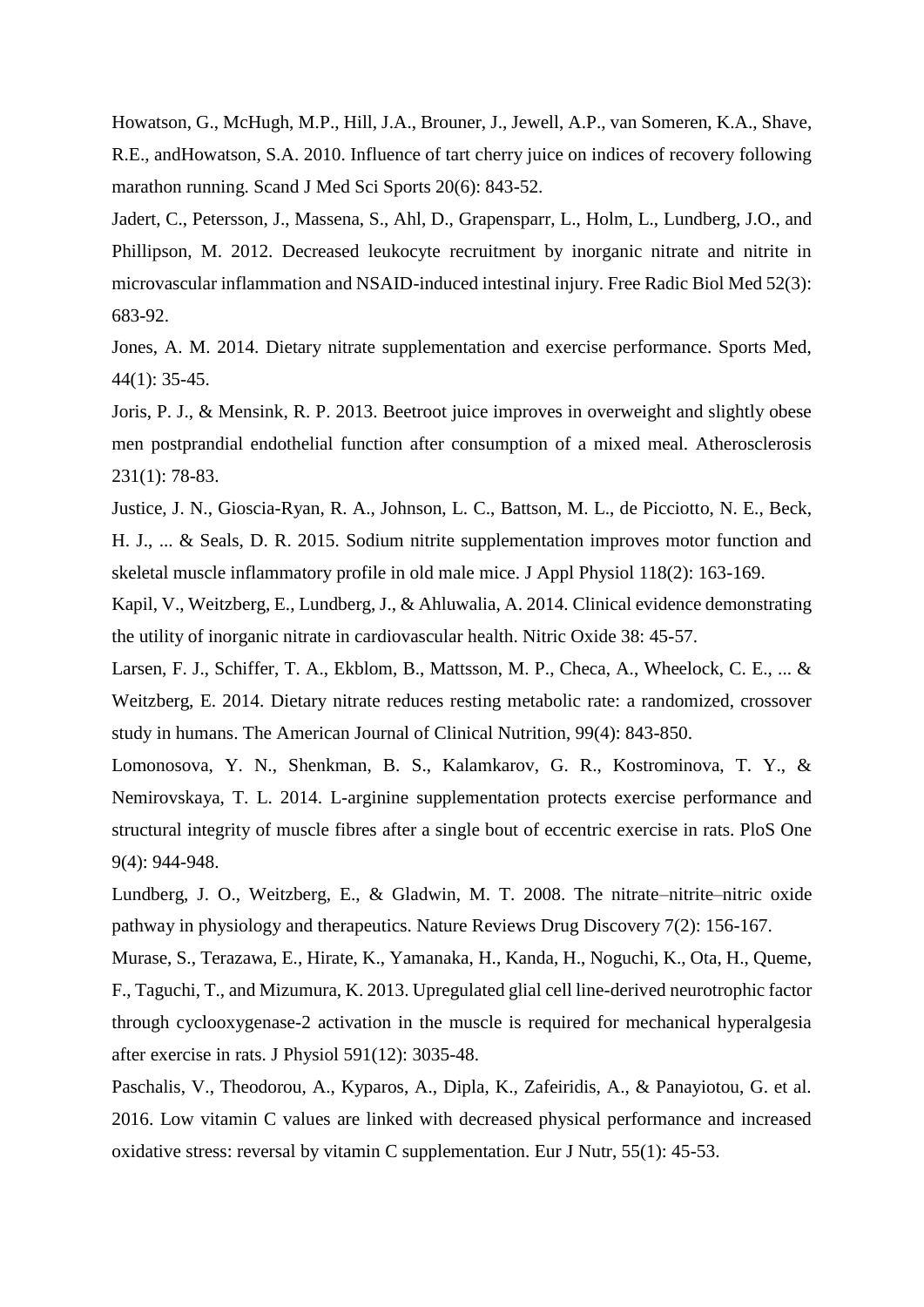Paulsen, G., Mikkelsen, U. R., Raastad, T., & Peake, J. M. 2012. Leucocytes, cytokines and satellite cells: what role do they play in muscle damage and regeneration following eccentric exercise? Exercise Immunology Review 18: 42-97.

Peschek, K., Pritchett, R., Bergman, E., & Pritchett, K. 2013. The effects of acute post exercise consumption of two cocoa-based beverages with varying flavanol content on indices of muscle recovery following downhill treadmill running. Nutrients 6(1): 50-62.

Pietrzkowski Z, N.B., Spórna A, Stalica P, Tresher W, Keller R, Jimenez R, Michałowski T, Wybraniec S. New Medicine. 2010. Influence of betalain-rich extract on reduction of discomfort associated with osteoarthritis New Med 1: 112-17.

Pietrzkowski, Z., Argumedo, R., Shu, C., Nemzer, B., Wybraniec, S., & Reyes-Izquierdo, T. 2014. Betalain-rich red beet concentrate improves reduced knee discomfort and joint function: a double blind, placebo-controlled pilot clinical study. Nutr Diet Sup 6: S59042.

Plunkett, B. A., Callister, R., Watson, T. A., & Garg, M. L. 2010. Dietary antioxidant restriction affects the inflammatory response in athletes. Brit J Nutr 103(08): 1179-1184.

Rigamonti, E., Touvier, T., Clementi, E., Manfredi, A. A., Brunelli, S., & Rovere-Querini, P. 2013. Requirement of inducible nitric oxide synthase for skeletal muscle regeneration after acute damage. J Immunol 190(4): 1767-1777.

Schofield, W. N. (1984). Predicting basal metabolic rate, new standards and review of previous work. Human nutrition. Clinical nutrition, 39: 5-41.

Sousa, M., Teixeira, V.H., andSoares, J. 2014. Dietary strategies to recover from exerciseinduced muscle damage. Int J Food Sci Nutr 65(2): 151-63.

Trombold, J.R., Barnes, J.N., Critchley, L., and Coyle, E.F. 2010. Ellagitannin consumption improves strength recovery 2-3 d after eccentric exercise. Med Sci Sports Exerc 42(3): 493-8.

Trombold, J.R., Reinfeld, A.S., Casler, J.R., and Coyle, E.F. 2011. The effect of pomegranate juice supplementation on strength and soreness after eccentric exercise. J Strength Cond Res 25(7): 1782-8.

Urso, M.L. 2013. Anti-inflammatory interventions and skeletal muscle injury: benefit or detriment? J Appl Physiol (1985) 115(6): 920-8.

Vidal, P.J., Lopez-Nicolas, J.M., Gandia-Herrero, F., andGarcia-Carmona, F. 2014. Inactivation of lipoxygenase and cyclooxygenase by natural betalains and semi-synthetic analogues. Food Chem 154: 246-54.

Warren, G. L., Lowe, D. A., & Armstrong, R. B. 1999. Measurement tools used in the study of eccentric contraction-induced injury. Sports Medicine, 27(1), 43-59.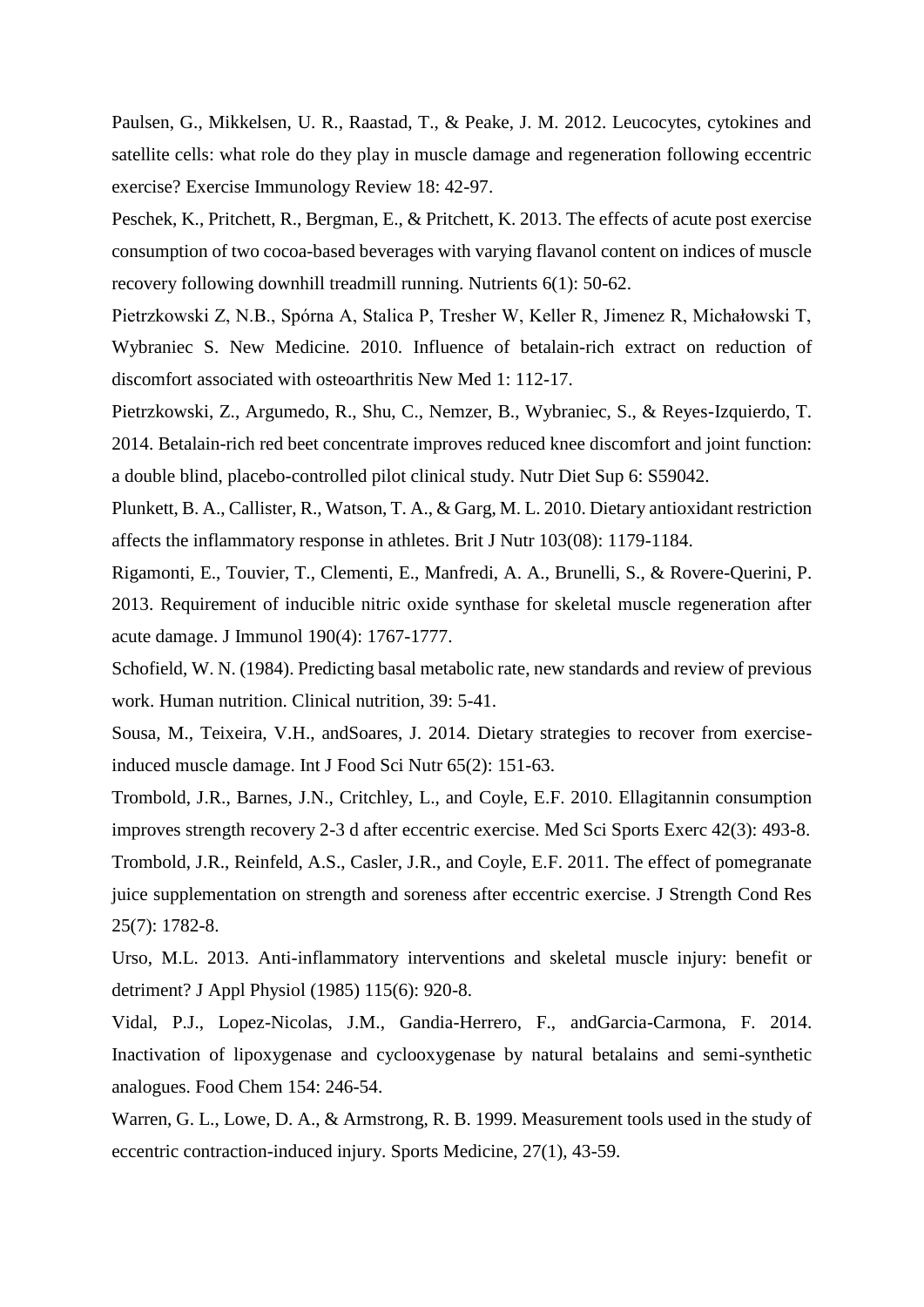Whitfield, J., Ludzki, A., Heigenhauser, G. J. F., Senden, J. M. G., Verdijk, L. B., Loon, L. J. C., ... & Holloway, G. P. 2016. Beetroot juice supplementation reduces whole body oxygen consumption but does not improve indices of mitochondrial efficiency in human skeletal muscle. J Phys, 594(2): 421-435.

Watson, T. A., Callister, R.., Taylor, R. D., Sibbritt, D. W., MacDonald-Wicks, L. K., & Garg, M. L. 2005. Antioxidant restriction and oxidative stress in short-duration exhaustive exercise. Medicine and Science in Sports and Exercise, 37(1): 63-71.

Yu, J., Liu, J., Carlsson, L., Thornell, L., & Stål, P. 2013. Re-Evaluation of Sarcolemma Injury and Muscle Swelling in Human Skeletal Muscles after Eccentric Exercise. Plos ONE,8(4): 620- 656.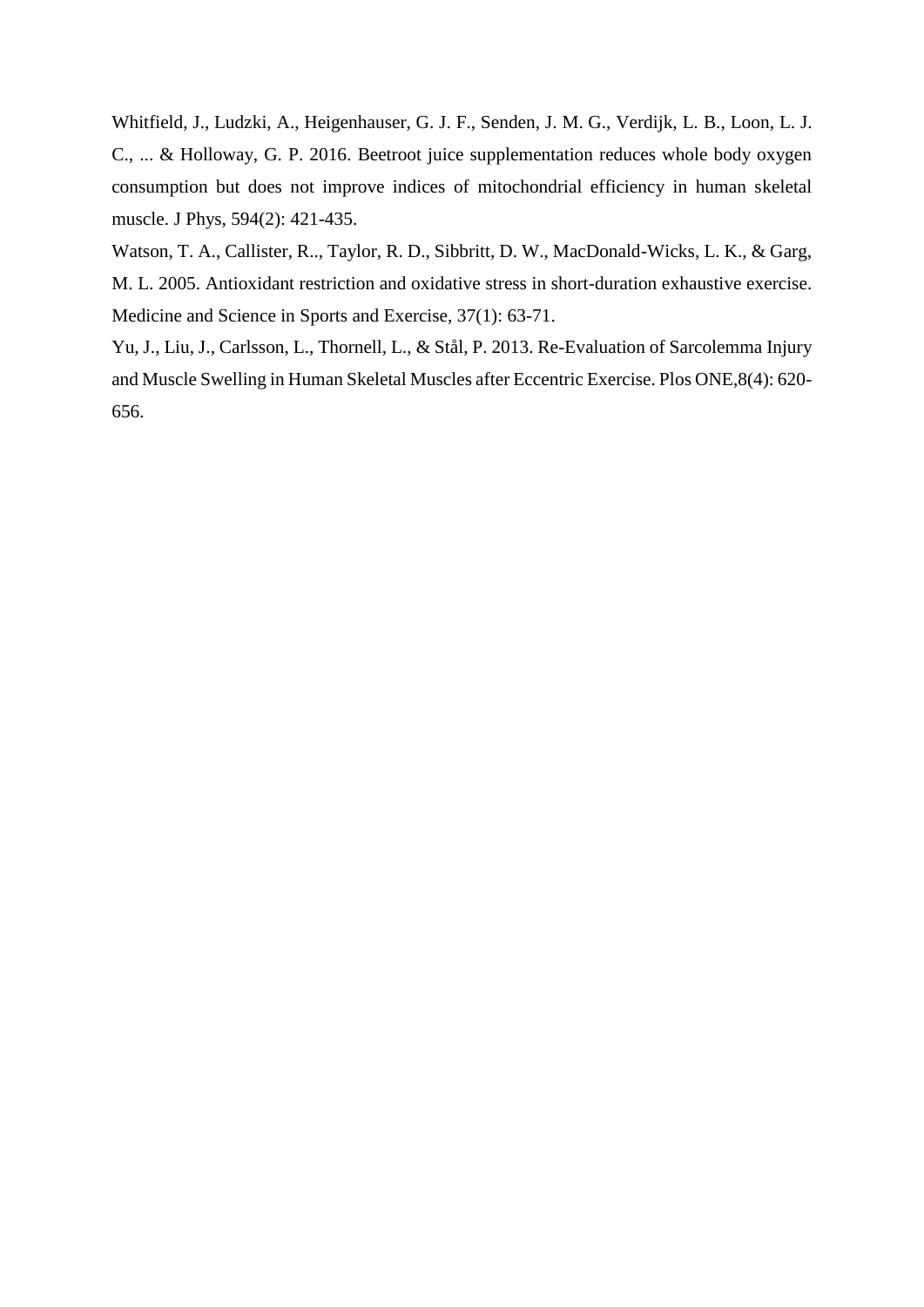|                            | Group           |                 |                 |  |  |
|----------------------------|-----------------|-----------------|-----------------|--|--|
| <b>Characteristic</b>      | <b>BTJ</b>      | <b>SN</b>       | <b>PLA</b>      |  |  |
| Age (years)                | $22.6 \pm 2.8$  | $21.7 \pm 2.8$  | $21.0 \pm 1.4$  |  |  |
| Mass (kg)                  | $76.7 \pm 12.1$ | $76.0 \pm 7.5$  | $72.8 \pm 10.8$ |  |  |
| Height (cm)                | $178.9 \pm 7.5$ | $179.2 \pm 6.9$ | $176.1 \pm 5.0$ |  |  |
| Daily energy intake (kcal) | $2460 \pm 494$  | $2491 \pm 706$  | $2108 \pm 387$  |  |  |
| Cho(%)                     | 42              | 44              | 43              |  |  |
| Pro $(\% )$                | 18              | 22              | 20              |  |  |
| Fat $(\% )$                | 40              | 34              | 37              |  |  |

Table 1. Participant's physical characteristics and macronutrient content of their dietary intake throughout the study.

Values are means  $\pm$  SD;  $n=10$  per group. Groups were not significantly different for any variable ( $P > 0.05$ ). Cho = carbohydrate and Pro = protein.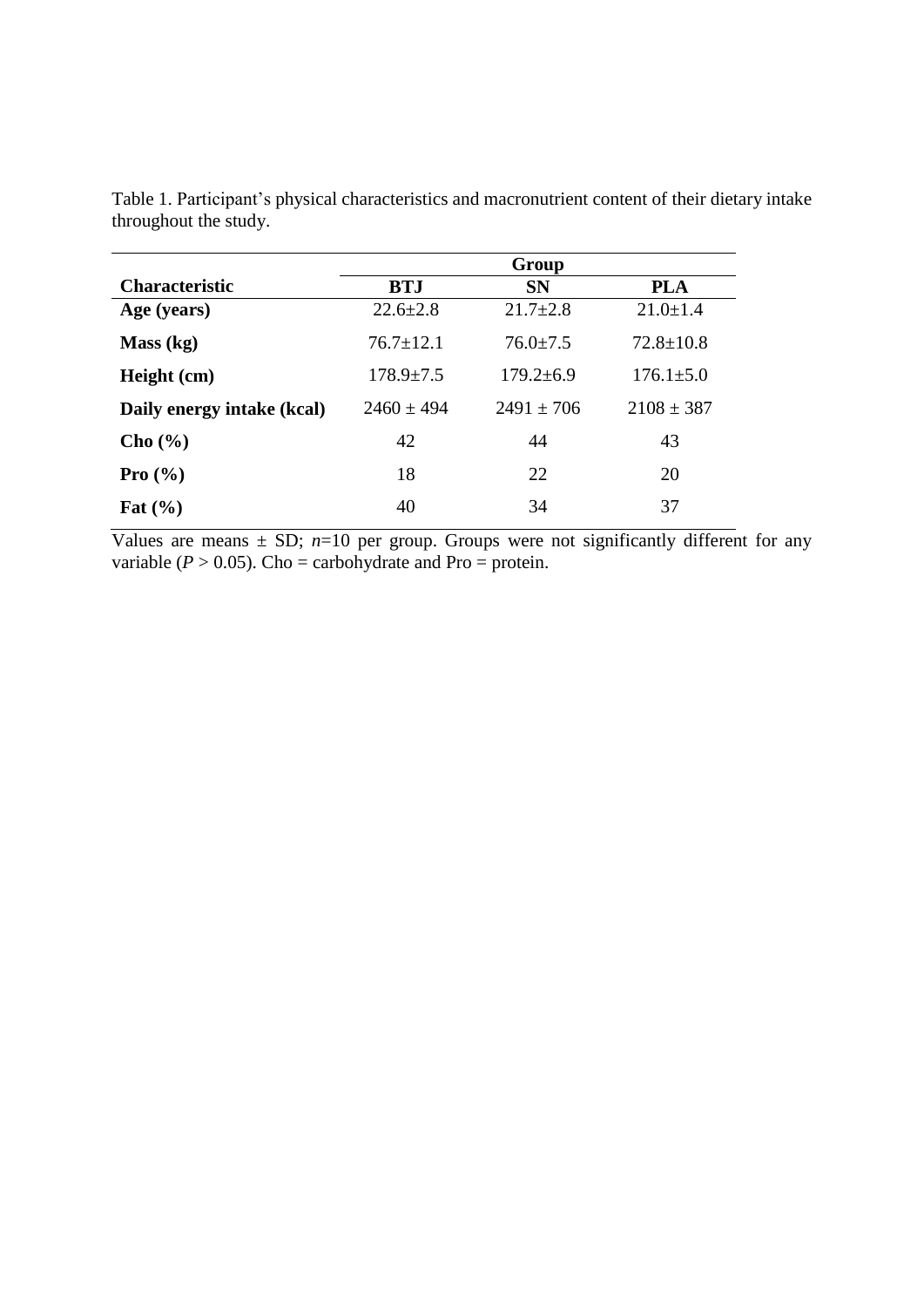| <b>Supplement</b>              | <b>BTJ</b> | <b>SN</b> | <b>PLA</b> |  |
|--------------------------------|------------|-----------|------------|--|
| <b>Energy (Kcal)</b>           | 81.0       | 78.6      | 76.8       |  |
| Volume (ml)                    | 250        | 250       | 250        |  |
| Carbohydrate (g)               | 16.4       | 16.4      | 16.4       |  |
| Protein $(g)$                  | 2.8        | 2.8       | 2.8        |  |
| $\mathbf{Fat}(\mathbf{g})$     | 0.4        | 0.2       | Trace      |  |
| Nitrate (mg)                   | ~210       | ~210      | N/A        |  |
| Betanin $(mg/L)^*$             | ~194       | N/A       | N/A        |  |
| Polyphenol content (mg/GAE/L)* | ~1405      | N/A       | ~1.43      |  |
| $TEAC$ (mmol/L)*               | $\sim$ 3   | N/A       | < 0.5      |  |

**Table 2.** Macronutrient and nitrate content of the 3 supplements.

GAE, Gallic acid equivalent; TEAC, trolox equivalent antioxidant capacity. \*Based on data from BTJ analysed in Clifford et al. (2016b). The BTJ was provided by the same manufacturer but a different batched was used so a slight variation in these values is likely.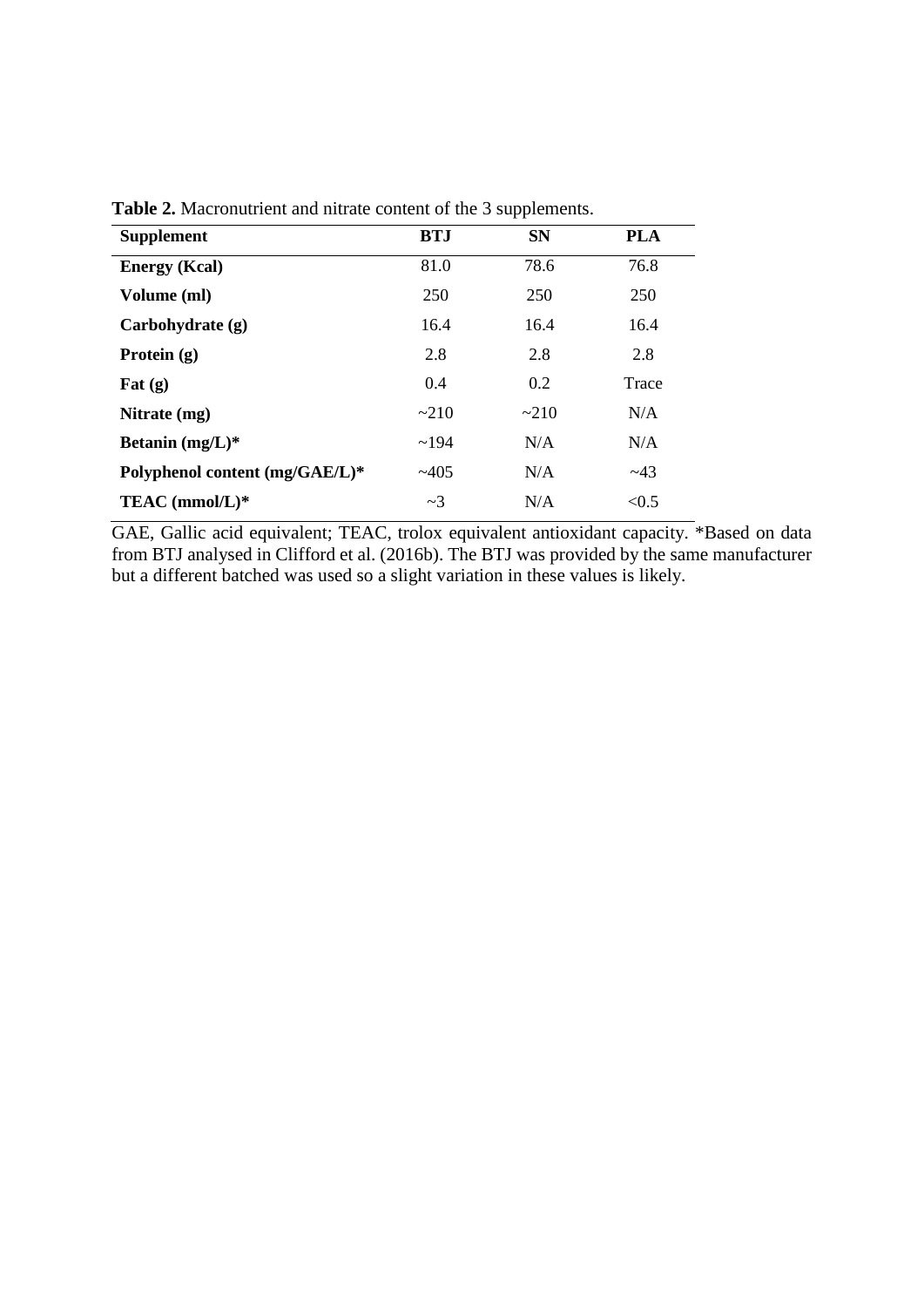| <b>Variable</b>                  | Pre exercise    | Post exercise   | $2.5h$ post     | 24 h post       | 48 h post       | 72 h post       |
|----------------------------------|-----------------|-----------------|-----------------|-----------------|-----------------|-----------------|
|                                  |                 |                 | exercise        | exercise        | exercise        | exercise        |
| MIVC $(N)*#$                     |                 |                 |                 |                 |                 |                 |
| <b>BTJ</b>                       | $602(100) \pm$  | $479(80) \pm$   |                 | $487(81) \pm$   | $510(87) \pm$   | $556(95) \pm$   |
|                                  | 109(0)          | 144(16)         |                 | 159(19)         | 162(10)         | 164(8)          |
| <b>SN</b>                        | $577(100) \pm$  | $503(87) \pm$   |                 | $510(88) \pm$   | $501(85) \pm$   | $546(92) \pm$   |
|                                  | 100(0)          | 136(9)          |                 | 126(10)         | 151(19)         | 149(17)         |
| <b>PLA</b>                       | $597(100) \pm$  | $504(84) \pm$   |                 | $505(84) \pm$   | $521(87) \pm$   | $536(89) \pm$   |
|                                  | 117(0)          | 111(8)          |                 | 153(15)         | 136(13)         | 131(10)         |
| CMJ $(cm)*#$                     |                 |                 |                 |                 |                 |                 |
| <b>BTJ</b>                       | $31.8(100) \pm$ | $29.1(90) \pm$  |                 | $29.2(91) \pm$  | $29.4(91) \pm$  | $30.9(97) \pm$  |
|                                  | 7.0(0)          | 8.8(11)         |                 | 8.4(15)         | 8.9(15)         | 8.0(10)         |
| <b>SN</b>                        | $33.9(100) \pm$ | $30.1(88) \pm$  |                 | $30.5(90) \pm$  | $29.7(89) \pm$  | $32.8(96) \pm$  |
|                                  | 6.2(0)          | 7.0(9)          |                 | 5.5(7)          | 5.2(11)         | 5.3(7)          |
| <b>PLA</b>                       | $36.5(100) \pm$ | $32.0(90) \pm$  |                 | $32.1(87) \pm$  | $31.6(86) \pm$  | $33.7(92) \pm$  |
|                                  | 4.8(0)          | 5.2(11)         |                 | 6.7(14)         | 6.9(15)         | 5.6(10)         |
| $CK$ (IU $\cdot$ <sup>1</sup> )* |                 |                 |                 |                 |                 |                 |
| <b>BTJ</b>                       | $224 \pm 104$   | $242 \pm 129$   | $358 \pm 142$   | $714 \pm 638$   | $564 \pm 615$   | $351 \pm 396$   |
| <b>SN</b>                        | $198 \pm 108$   | $229 \pm 121$   | $264 \pm 98$    | $312 \pm 122$   | $192 \pm 43$    | $148 \pm 31$    |
| <b>PLA</b>                       | $224 \pm 88$    | $266 \pm 97$    | $298 \pm 122$   | $395 \pm 245$   | $274 \pm 194$   | $261 \pm 126$   |
| hs-CRP (mg·L <sup>-</sup>        |                 |                 |                 |                 |                 |                 |
| $\mathbf{1})$                    |                 |                 |                 |                 |                 |                 |
| <b>BTJ</b>                       | $0.41 \pm 0.28$ | $0.43 \pm 0.33$ | $0.40 \pm 0.29$ | $0.35 \pm 0.14$ | $0.44 \pm 0.12$ | $0.58 \pm 0.82$ |
| <b>SN</b>                        | $0.42 \pm 0.30$ | $0.45 \pm 0.30$ | $0.42 \pm 0.27$ | $0.50 \pm 0.28$ | $0.46 \pm 0.26$ | $0.39 \pm 0.18$ |
| <b>PLA</b>                       | $0.44 \pm 0.32$ | $0.48 \pm 0.34$ | $0.42 \pm 0.31$ | $0.42 \pm 0.29$ | $0.34 \pm 0.34$ | $0.32 \pm 0.13$ |

Table 3 - MIVC, CMJ, CK and hs-CRP values pre and post muscle damaging exercise.

#Values in brackets represents data normalised to percentage change from baseline. \*Time effect; P < 0.05.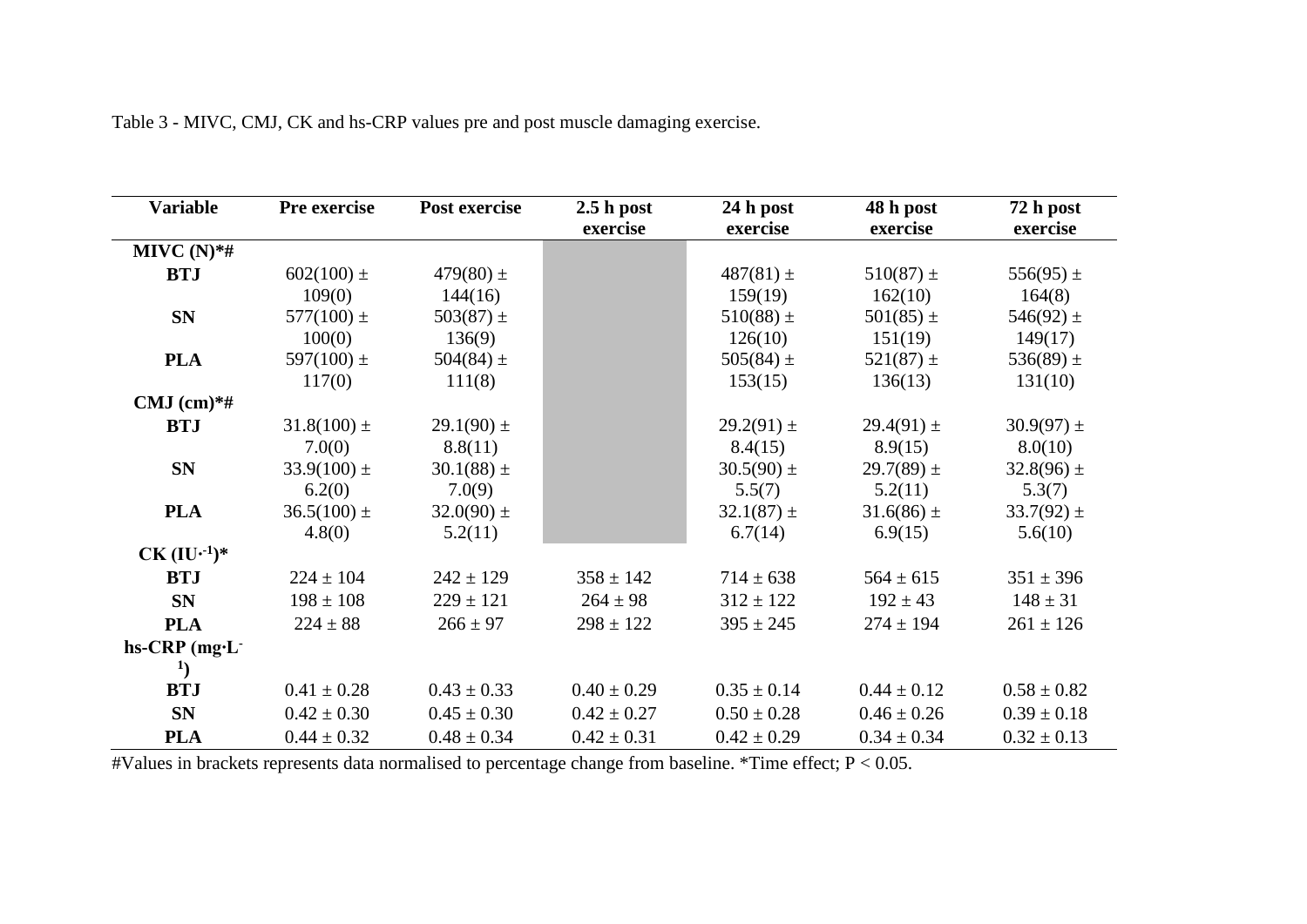

Figure 1 - Serum nitric oxide (NO) concentrations before, immediately post, 2.5 h post breakfast and at selected intervals up to 72 h after exercise. \*Interaction effect; beetroot juice (BTJ) and sodium nitrate (SN) higher than placebo (PLA);  $P < 0.05$ . Data are mean  $\pm$  SD,  $n =$ 10 per group.